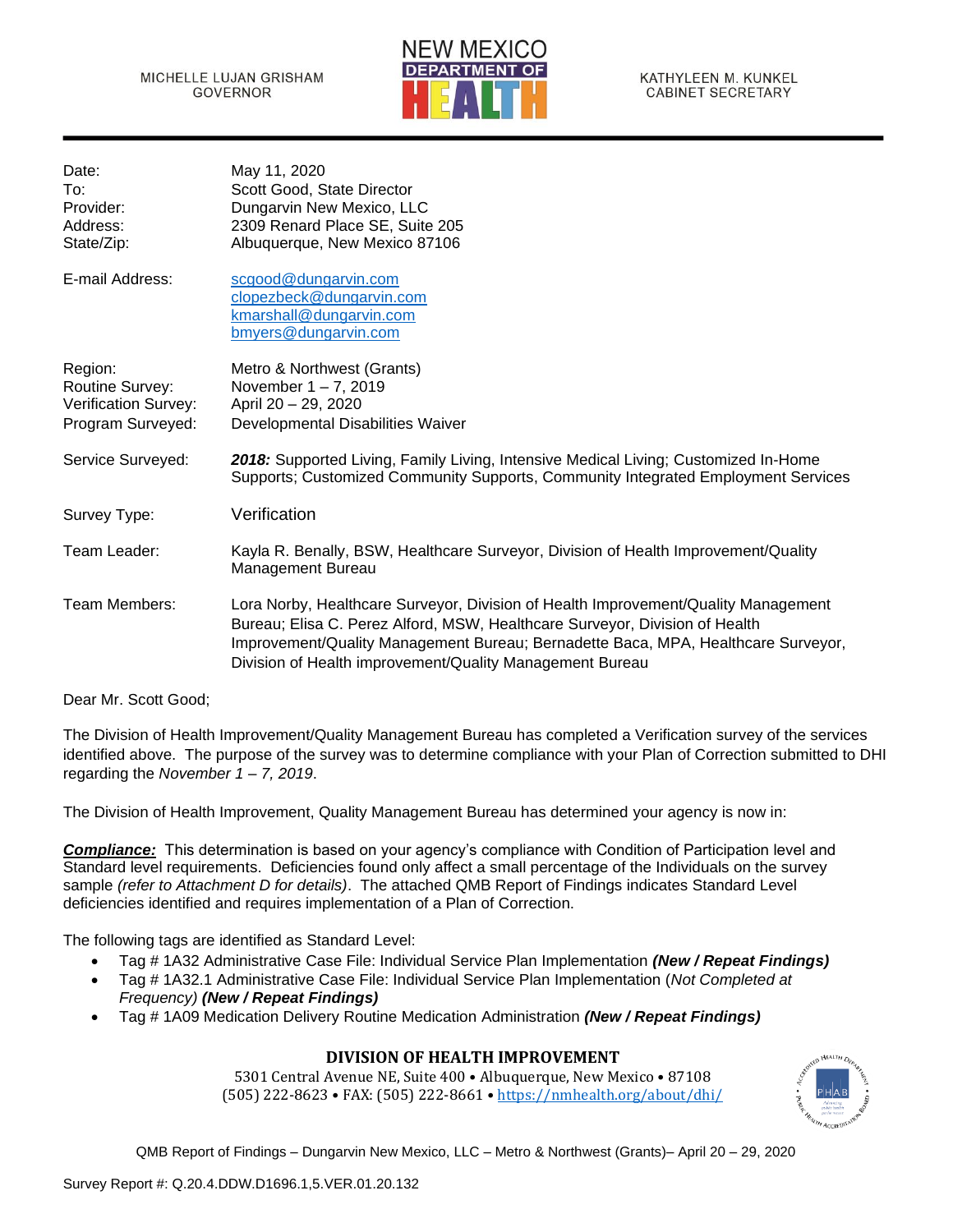• Tag #1A09.1 Medication Delivery PRN Medication Administration *(New / Repeat Findings)*

However, due to the new/repeat deficiencies your agency will be required to contact your DDSD Regional Office for technical assistance and follow up and complete the Plan of Correction document attached at the end of this report. Please respond to the Plan of Correction Coordinator within 10 business days of receipt of this letter.

# **Plan of Correction:**

The attached Report of Findings identifies the new/repeat Standard Level deficiencies found during your agency's verification compliance review. You are required to complete and implement a Plan of Correction. Your agency has a total of 10 business days from the receipt of this letter. The Plan of Correction must include the following:

- 1. Evidence your agency has contacted your DDSD Regional Office for technical assistance;
- 2. A Plan of Correction detailing Quality Assurance/Quality Improvement processes to prevent your agency from receiving deficiencies in the future. Please use the format provided at the end of this report;
- 3. Documentation verifying that newly cited deficiencies have been corrected.

# **Submission of your Plan of Correction:**

Please submit your agency's Plan of Correction and documentation verifying correction of survey deficiencies within 10 business days of receipt of this letter to the parties below:

### **1. Quality Management Bureau, Attention: Plan of Correction Coordinator 5301 Central Ave. NE Suite 400, New Mexico 87108** [MonicaE.Valdez@state.nm.us](mailto:MonicaE.Valdez@state.nm.us)

# **2. Developmental Disabilities Supports Division Regional Office for region of service surveyed**

Failure to submit your POC within the allotted 10 business days may result in the imposition of a \$200 per day Civil Monetary Penalty until it is received, completed and/or implemented.

Please contact the Plan of Correction Coordinator, Monica Valdez at 505-273-1930 or email at: [MonicaE.Valdez@state.nm.us](mailto:MonicaE.Valdez@state.nm.us) if you have questions about the Report of Findings or Plan of Correction. Thank you for your cooperation and for the work you perform.

Sincerely,

Kayla R. Benally, BSW

Kayla R. Benally, BSW Team Lead/Healthcare Surveyor Division of Health Improvement Quality Management Bureau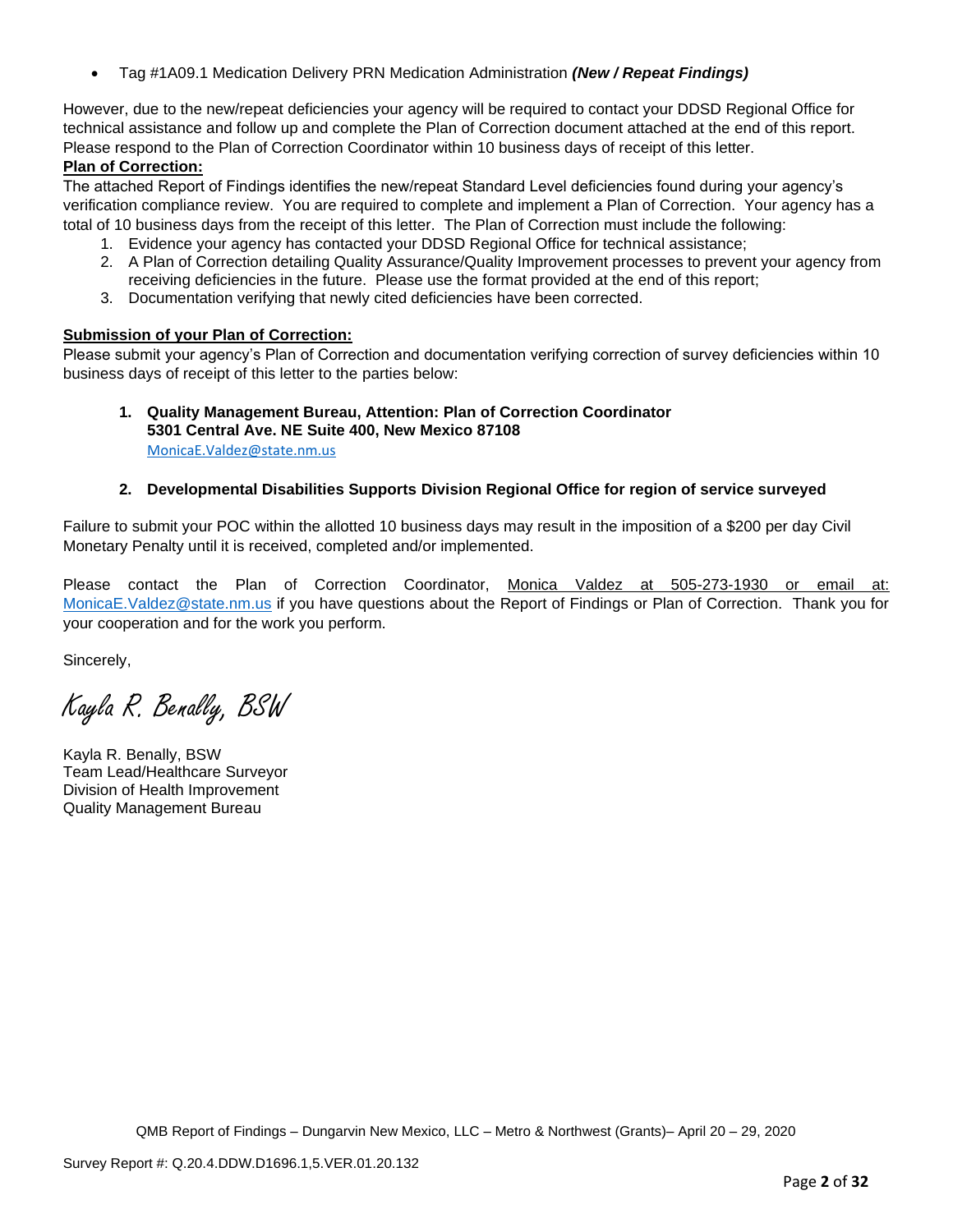# **Survey Process Employed:**

| <b>Administrative Review Start Date:</b>                             | April 20, 2020                                                                                                                                                                                      |  |
|----------------------------------------------------------------------|-----------------------------------------------------------------------------------------------------------------------------------------------------------------------------------------------------|--|
| Contact:                                                             | <b>Dungarvin New Mexico, LLC</b><br>Crystal Lopez Beck, Director                                                                                                                                    |  |
|                                                                      | <b>DOH/DHI/QMB</b><br>Kayla R. Benally, BSW, Team Lead / Healthcare Surveyor                                                                                                                        |  |
| <b>Entrance Conference Date:</b>                                     | April 20, 2020                                                                                                                                                                                      |  |
| Present:                                                             | <b>Dungarvin New Mexico, LLC</b><br>Crystal Lopez Beck, Director                                                                                                                                    |  |
|                                                                      | DOH/DHI/QMB<br>Kayla R. Benally, BSW, Team Lead / Healthcare Surveyor                                                                                                                               |  |
| <b>Exit Conference Date:</b>                                         | April 29, 2020                                                                                                                                                                                      |  |
| Present:                                                             | <b>Dungarvin New Mexico, LLC</b><br>Scott Good, State Director<br>Crystal Lopez Beck, Director<br>Bernadine Leekela, Director                                                                       |  |
|                                                                      | DOH/DHI/QMB<br>Kayla R. Benally, BSW, Team Lead/Healthcare Surveyor<br>Bernadette Baca, MPA, Healthcare Surveyor<br>Wolf Krusemark, BFA, Healthcare Surveyor Supervisor                             |  |
|                                                                      | <b>DDSD - Metro Regional Office</b><br>Tony Fragua, Community Programs Service Coordinator                                                                                                          |  |
| <b>Administrative Locations Visited:</b>                             | 0 (Note: No administrative locations visited due to COVID-19 Public<br><b>Health Emergency)</b>                                                                                                     |  |
| <b>Total Sample Size:</b>                                            | 17                                                                                                                                                                                                  |  |
|                                                                      | 1 - Jackson Class Members<br>16 - Non- <i>Jackson</i> Class Members                                                                                                                                 |  |
|                                                                      | 11 - Supported Living<br>4 - Family Living<br>1 - Intensive Medical Living Supports<br>1 - Customized In-Home Supports<br>13 - Customized Community Supports<br>1 - Community Integrated Employment |  |
| Persons Served Records Reviewed                                      | 17                                                                                                                                                                                                  |  |
| Direct Support Personnel Records Reviewed                            | 139                                                                                                                                                                                                 |  |
| Direct Support Personnel Interviewed during<br><b>Routine Survey</b> | 16                                                                                                                                                                                                  |  |
| Substitute Care/Respite Personnel<br><b>Records Reviewed</b>         | 4                                                                                                                                                                                                   |  |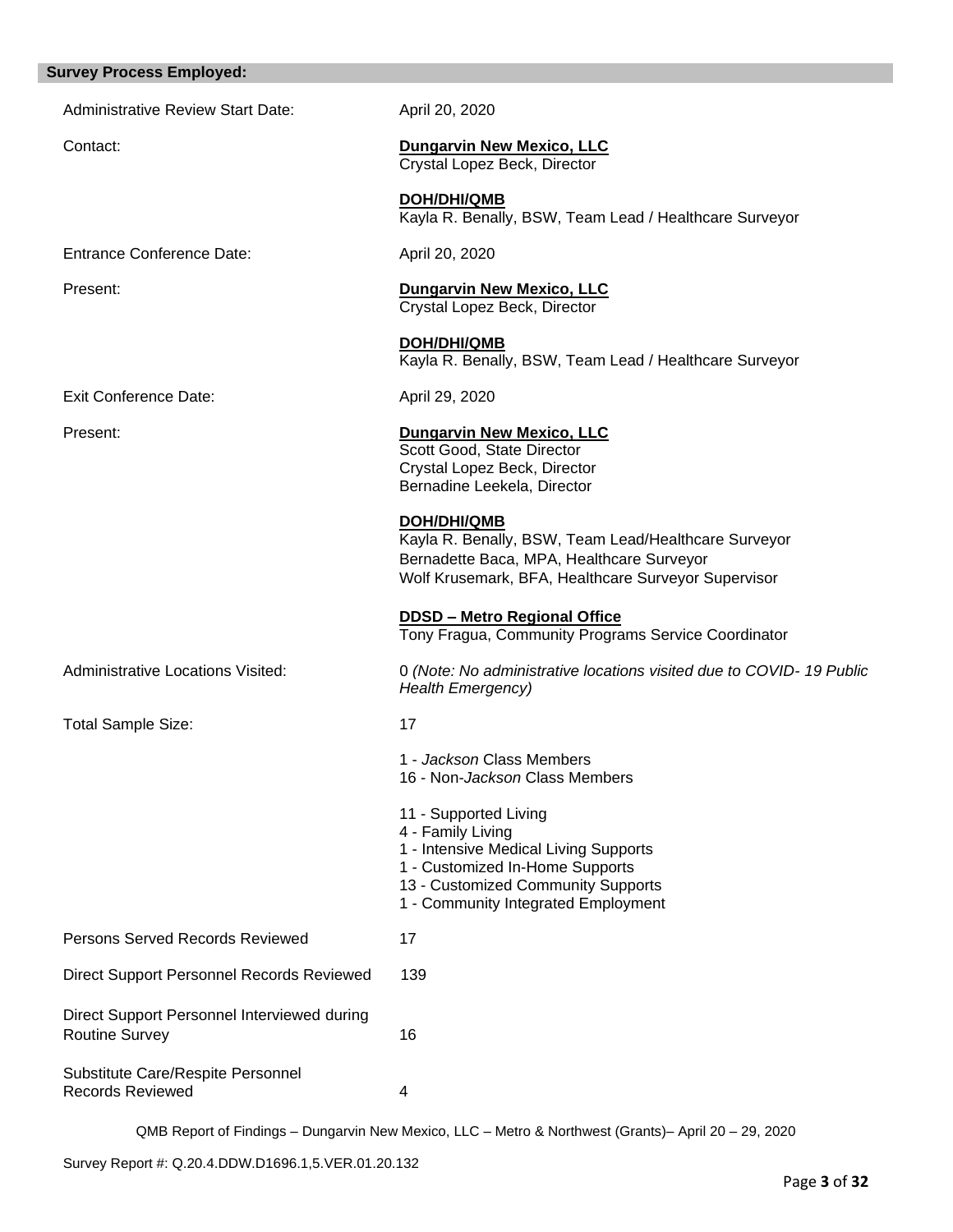Service Coordinator Records Reviewed 6

Nurse Interview completed during Routine Survey 1

Administrative Processes and Records Reviewed:

- Medicaid Billing/Reimbursement Records for all Services Provided
- Accreditation Records
- Oversight of Individual Funds
- Individual Medical and Program Case Files, including, but not limited to:
	- <sup>o</sup>Individual Service Plans
		- Progress on Identified Outcomes
	- <sup>o</sup>Healthcare Plans
	- Medication Administration Records
	- Medical Emergency Response Plans
	- Therapy Evaluations and Plans
	- Healthcare Documentation Regarding Appointments and Required Follow-Up Other Required Health Information
- Internal Incident Management Reports and System Process / General Events Reports
- Personnel Files, including nursing and subcontracted staff
- Staff Training Records, Including Competency Interviews with Staff
- Agency Policy and Procedure Manual
- Caregiver Criminal History Screening Records
- Consolidated Online Registry/Employee Abuse Registry
- Human Rights Committee Notes and Meeting Minutes
- Evacuation Drills of Residences and Service Locations
- Quality Assurance / Improvement Plan
- CC: Distribution List: DOH Division of Health Improvement
	- DOH Developmental Disabilities Supports Division
	- DOH Office of Internal Audit
	- HSD Medical Assistance Division
	- NM Attorney General's Office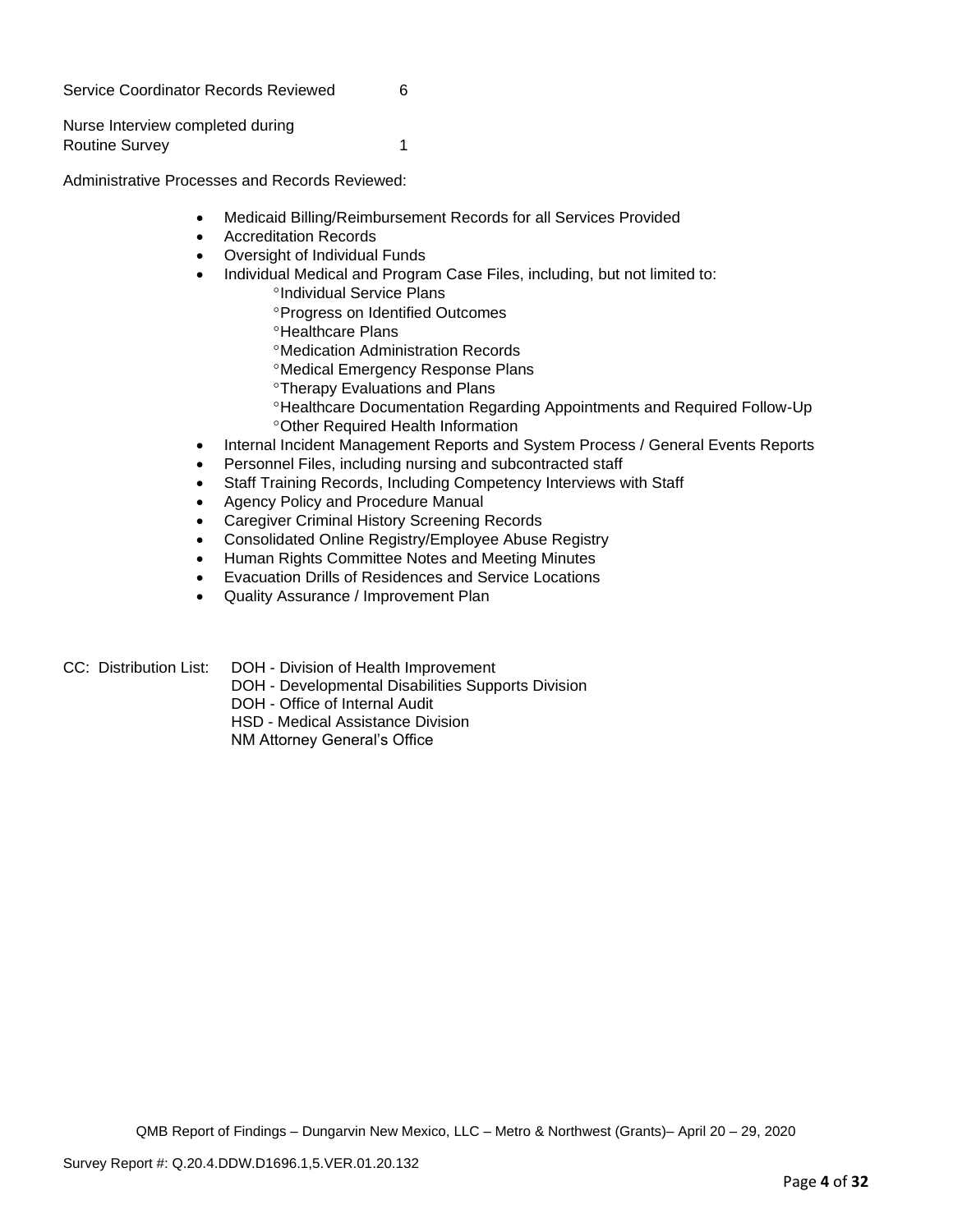## **Department of Health, Division of Health Improvement QMB Determination of Compliance Process**

The Division of Health Improvement, Quality Management Bureau (QMB) surveys compliance of the Developmental Disabilities Waiver (DDW) standards and other state and federal regulations. For the purpose of the LCA / CI survey the CMS waiver assurances have been grouped into four (4) Service Domains: Plan of Care (ISP Implementation); Qualified Providers; Health, Welfare and Safety; and Administrative Oversight (note that Administrative Oversight listed in this document is not the same as the CMS assurance of Administrative Authority. Used in this context it is related to the agency's operational policies and procedures, Quality Assurance system and Medicaid billing and reimbursement processes.)

The QMB Determination of Compliance process is based on provider compliance or non-compliance with standards and regulations identified during the on-site survey process and as reported in the QMB Report of Findings. All areas reviewed by QMB have been agreed to by DDSD and DHI/QMB and are reflective of CMS requirements. All deficiencies (non-compliance with standards and regulations) are identified and cited as either a Standard level deficiency or a Condition of Participation level deficiency in the QMB Reports of Findings. All deficiencies require corrective action when non-compliance is identified.

Each deficiency in your Report of Findings has been predetermined to be a Standard Level Deficiency, a Condition of Participation Level Deficiency, if below 85% compliance or a non-negotiable Condition of Participation Level Deficiency. Your Agency's overall Compliance Determination is based on a Scope and Severity Scale which takes into account the number of Standard and Condition Level Tags cited as well as the percentage of Individuals affected in the sample.

# **Conditions of Participation (CoPs)**

CoPs are based on the Centers for Medicare and Medicaid Services, Home and Community-Based Waiver required assurances, in addition to the New Mexico Developmental Disability Waiver (DDW) Service Standards. The Division of Health Improvement (DHI), in conjunction with the Developmental Disability Support Division (DDSD), has identified certain deficiencies that have the potential to be a Condition of Participation Level, if the tag falls below 85% compliance based on the number of people affected. Additionally, there are what are called nonnegotiable Conditions of Participation, regardless if one person or multiple people are affected. In this context, a CoP is defined as an essential / fundamental regulation or standard, which when out of compliance directly affects the health and welfare of the Individuals served. If no deficiencies within a Tag are at the level of a CoP, it is cited as a Standard Level Deficiency.

# *Service Domains and CoPs for Living Care Arrangements and Community Inclusion are as follows:*

**Service Domain: Service Plan: ISP Implementation -** *Services are delivered in accordance with the service plan, including type, scope, amount, duration and frequency specified in the service plan.*

#### **Potential Condition of Participation Level Tags, if compliance is below 85%:**

- **1A08.3 –** Administrative Case File: Individual Service Plan / ISP Components
- **1A32 –** Administrative Case File: Individual Service Plan Implementation
- **LS14 –** Residential Service Delivery Site Case File (ISP and Healthcare Requirements)
- **IS14 –** CCS / CIES Service Delivery Site Case File (ISP and Healthcare Requirements)

**Service Domain: Qualified Providers -** *The State monitors non-licensed/non-certified providers to assure adherence to waiver requirements. The State implements its policies and procedures for verifying that provider training is conducted in accordance with State requirements and the approved waiver.*

#### **Potential Condition of Participation Level Tags, if compliance is below 85%:**

- **1A20 -** Direct Support Personnel Training
- **1A22 -** Agency Personnel Competency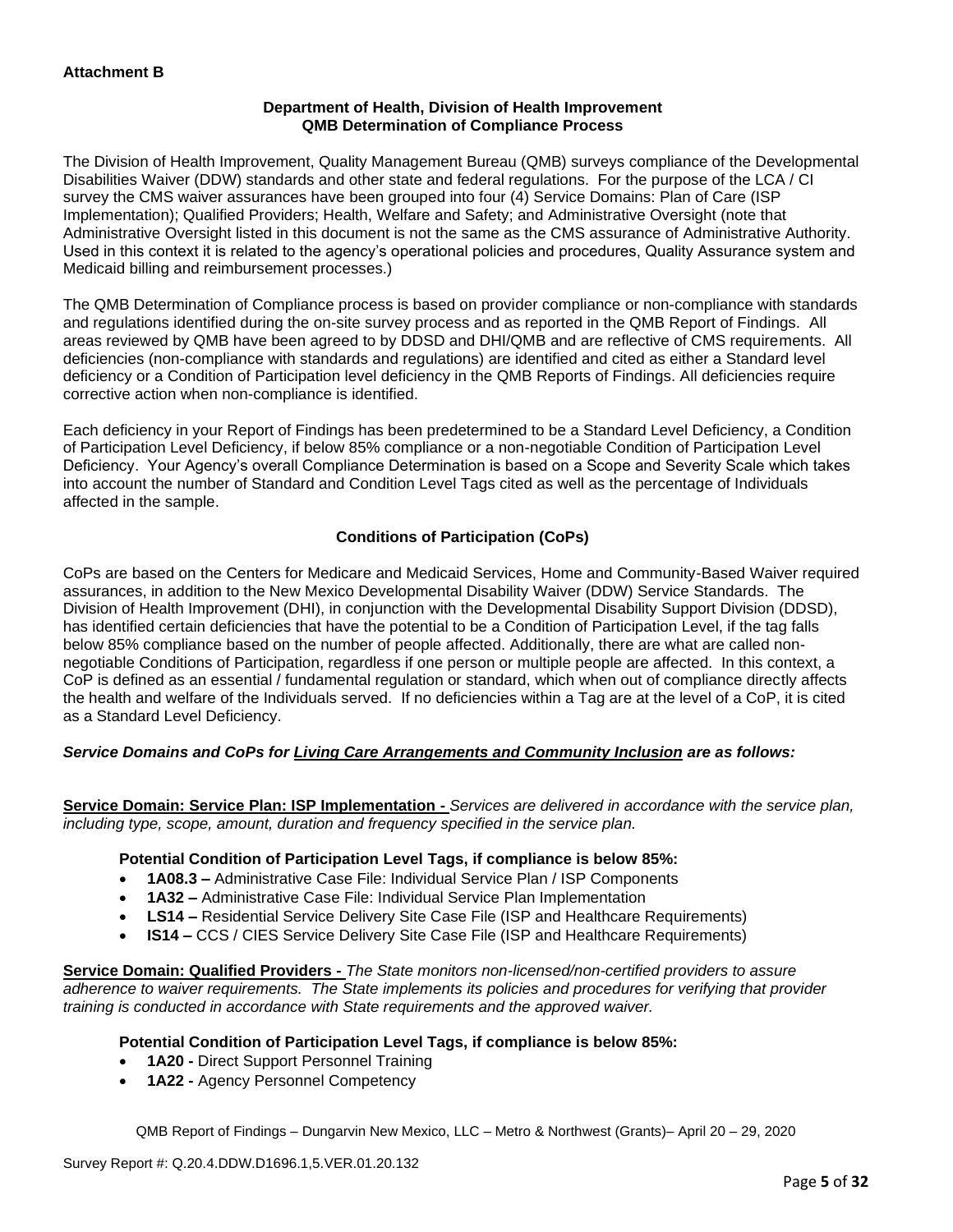• **1A37 –** Individual Specific Training

# **Non-Negotiable Condition of Participation Level Tags (one or more Individuals are cited):**

- **1A25.1 –** Caregiver Criminal History Screening
- **1A26.1 –** Consolidated On-line Registry Employee Abuse Registry

**Service Domain: Health, Welfare and Safety -** *The State, on an ongoing basis, identifies, addresses and seeks to prevent occurrences of abuse, neglect and exploitation. Individuals shall be afforded their basic human rights. The provider supports individuals to access needed healthcare services in a timely manner.*

#### **Potential Condition of Participation Level Tags, if compliance is below 85%:**

- **1A08.2 –** Administrative Case File: Healthcare Requirements & Follow-up
- **1A09 –** Medication Delivery Routine Medication Administration
- **1A09.1 –** Medication Delivery PRN Medication Administration
- **1A15.2 –** Administrative Case File: Healthcare Documentation (Therap and Required Plans)

#### **Non-Negotiable Condition of Participation Level Tags (one or more Individuals are cited):**

- **1A05 –** General Requirements / Agency Policy and Procedure Requirements
- **1A07 –** Social Security Income (SSI) Payments
- **1A09.2 –** Medication Delivery Nurse Approval for PRN Medication
- **1A15 –** Healthcare Coordination Nurse Availability / Knowledge
- **1A31 –** Client Rights/Human Rights
- **LS25.1 –** Residential Reqts. (Physical Environment Supported Living / Family Living / Intensive Medical Living)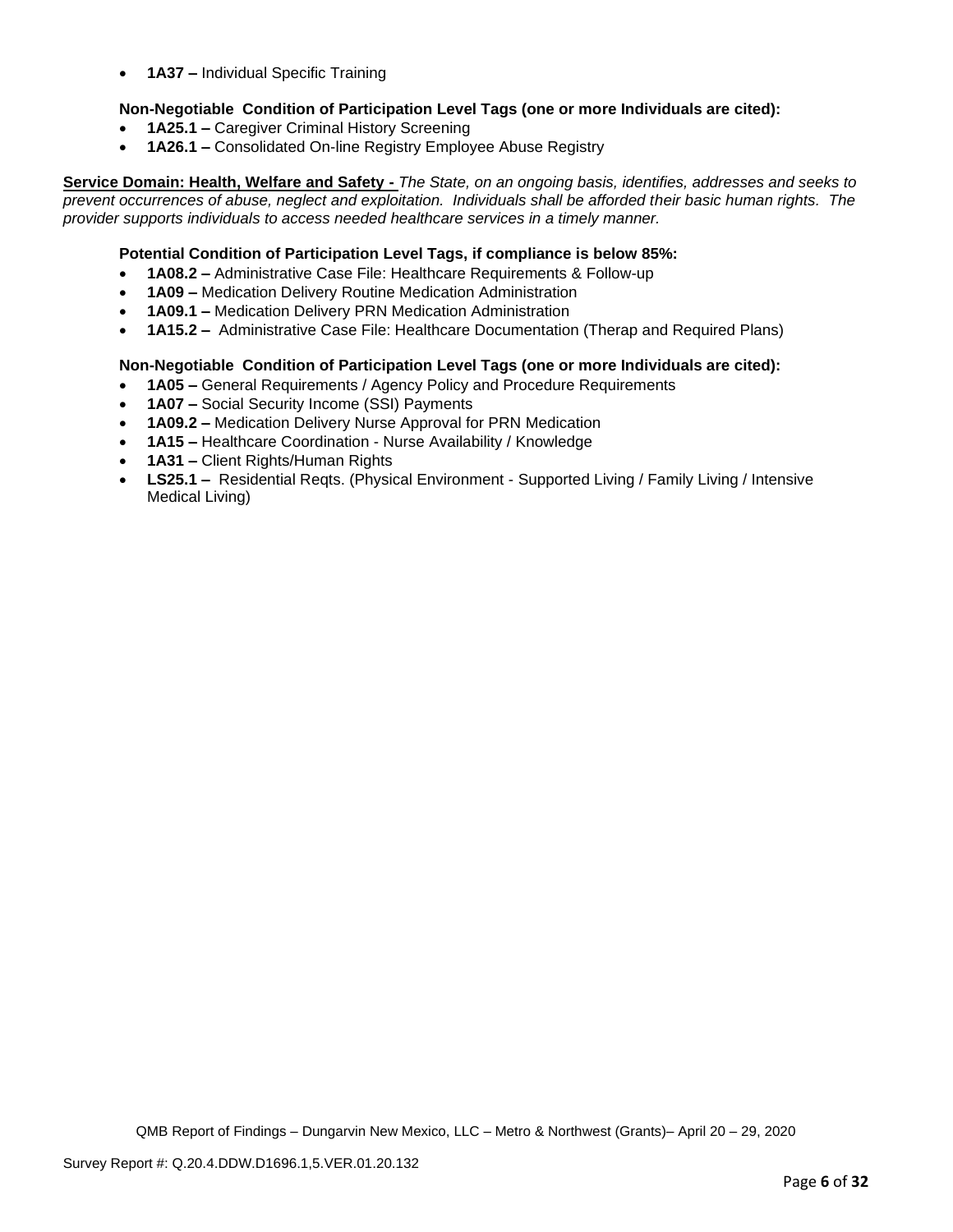## **Attachment C**

#### **Guidelines for the Provider Informal Reconsideration of Finding (IRF) Process**

#### **Introduction:**

Throughout the QMB Survey process, surveyors are openly communicating with providers. Open communication means surveyors have clarified issues and/or requested missing information before completing the review through the use of the signed/dated "Document Request," or "Administrative Needs," etc. forms. Regardless, there may still be instances where the provider disagrees with a specific finding. Providers may use the following process to informally dispute a finding.

#### **Instructions:**

- 1. The Informal Reconsideration of the Finding (IRF) request must be received in writing to the QMB Bureau Chief **within 10 business days** of receipt of the final Report of Findings **(***Note: No extensions are granted for the IRF)***.**
- 2. The written request for an IRF *must* be completed on the QMB Request for Informal Reconsideration of Finding form available on the QMB website: <https://nmhealth.org/about/dhi/cbp/irf/>
- 3. The written request for an IRF must specify in detail the request for reconsideration and why the finding is inaccurate.
- 4. The IRF request must include all supporting documentation or evidence.
- 5. If you have questions about the IRF process, email the IRF Chairperson, Valerie V. Valdez at [valerie.valdez@state.nm.us](mailto:valerie.valdez@state.nm.us) for assistance.

#### **The following limitations apply to the IRF process:**

- The written request for an IRF and all supporting evidence must be received within 10 business days.
- Findings based on evidence requested during the survey and not provided may not be subject to reconsideration.
- The supporting documentation must be new evidence not previously reviewed or requested by the survey team.
- Providers must continue to complete their Plan of Correction during the IRF process
- Providers may not request an IRF to challenge the sampling methodology.
- Providers may not request an IRF based on disagreement with the nature of the standard or regulation.
- Providers may not request an IRF to challenge the team composition.
- Providers may not request an IRF to challenge the DHI/QMB determination of compliance or the length of their DDSD provider contract.

A Provider forfeits the right to an IRF if the request is not received within 10 business days of receiving the report and/or does not include all supporting documentation or evidence to show compliance with the standards and regulations.

The IRF Committee will review the request; the Provider will be notified in writing of the ruling; no face-to-face meeting will be conducted.

When a Provider requests that a finding be reconsidered, it does not stop or delay the Plan of Correction process. **Providers must continue to complete the Plan of Correction, including the finding in dispute regardless of the IRF status.** If a finding is removed or modified, it will be noted and removed or modified from the Report of Findings. It should be noted that in some cases a Plan of Correction may be completed prior to the IRF process being completed. The provider will be notified in writing on the decisions of the IRF committee.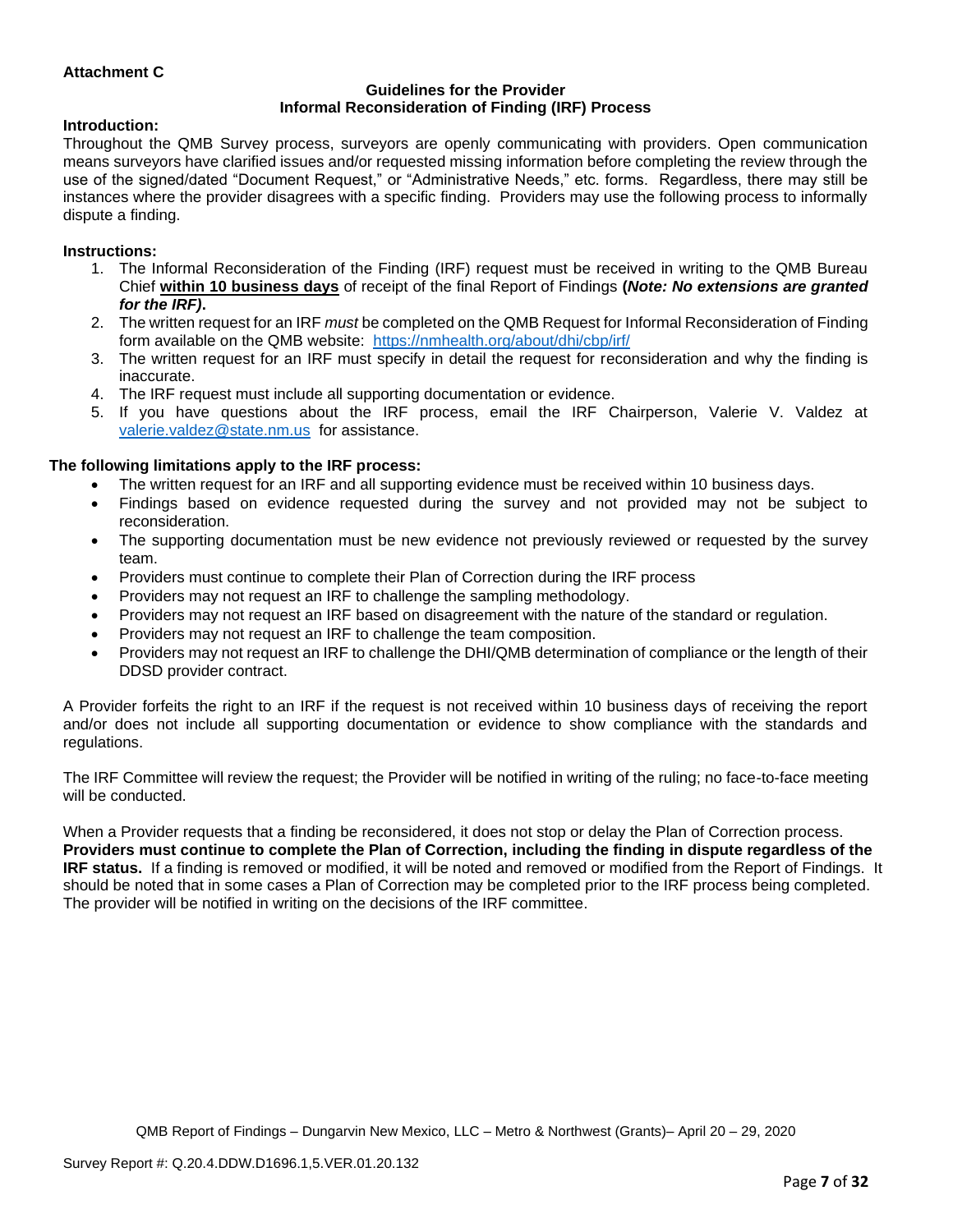## **Attachment D**

#### **QMB Determinations of Compliance**

## **Compliance:**

The QMB determination of *Compliance* indicates that a provider has either no deficiencies found during a survey or that no deficiencies at the Condition of Participation Level were found. The agency has obtained a level of compliance such that there is a minimal potential for harm to individuals' health and safety. To qualify for a determination of *Compliance*, the provider must have received no Conditions of Participation Level Deficiencies and have a minimal number of Individuals on the sample affected by the findings indicated in the Standards Level Tags.

#### **Partial-Compliance with Standard Level Tags:**

The QMB determination of *Partial-Compliance with Standard Level Tags* indicates that a provider is in compliance with all Condition of Participation Level deficiencies but is out of compliance with a certain percentage of Standard Level deficiencies. This partial-compliance, if not corrected, may result in a negative outcome or the potential for more than minimal harm to individuals' health and safety. There are two ways to receive a determination of Partial Compliance with Standard Level Tags:

- 1. Your Report of Findings includes 16 or fewer Standards Level Tags with between 75% and 100% of the survey sample affected in any tag.
- 2. Your Report of Findings includes 17 or more Standard Level Tags with between 50% to 74% of the survey sample affected in any tag.

## **Partial-Compliance with Standard Level Tags and Condition of Participation Level Tags:**

The QMB determination of *Partial-Compliance with Standard Level Tags and Condition of Participation Level Tags*  indicates that a provider is out of compliance with one to five  $(1 - 5)$  Condition of Participation Level Tags. This partial-compliance, if not corrected, may result in a serious negative outcome or the potential for more than minimal harm to individuals' health and safety.

#### **Non-Compliance:**

The QMB determination of *Non-Compliance* indicates a provider is significantly out of compliance with both Standard Level deficiencies and Conditions of Participation level deficiencies. This non-compliance, if not corrected, may result in a serious negative outcome or the potential for more than minimal harm to individuals' health and safety. There are three ways an agency can receive a determination of Non-Compliance:

- 1. Your Report of Findings includes 17 or more total Tags with 0 to 5 Condition of Participation Level Tags with 75% to 100% of the survey sample affected in any Condition of Participation Level tag.
- 2. Your Report of Findings includes any amount of Standard Level Tags with 6 or more Condition of Participation Level Tags.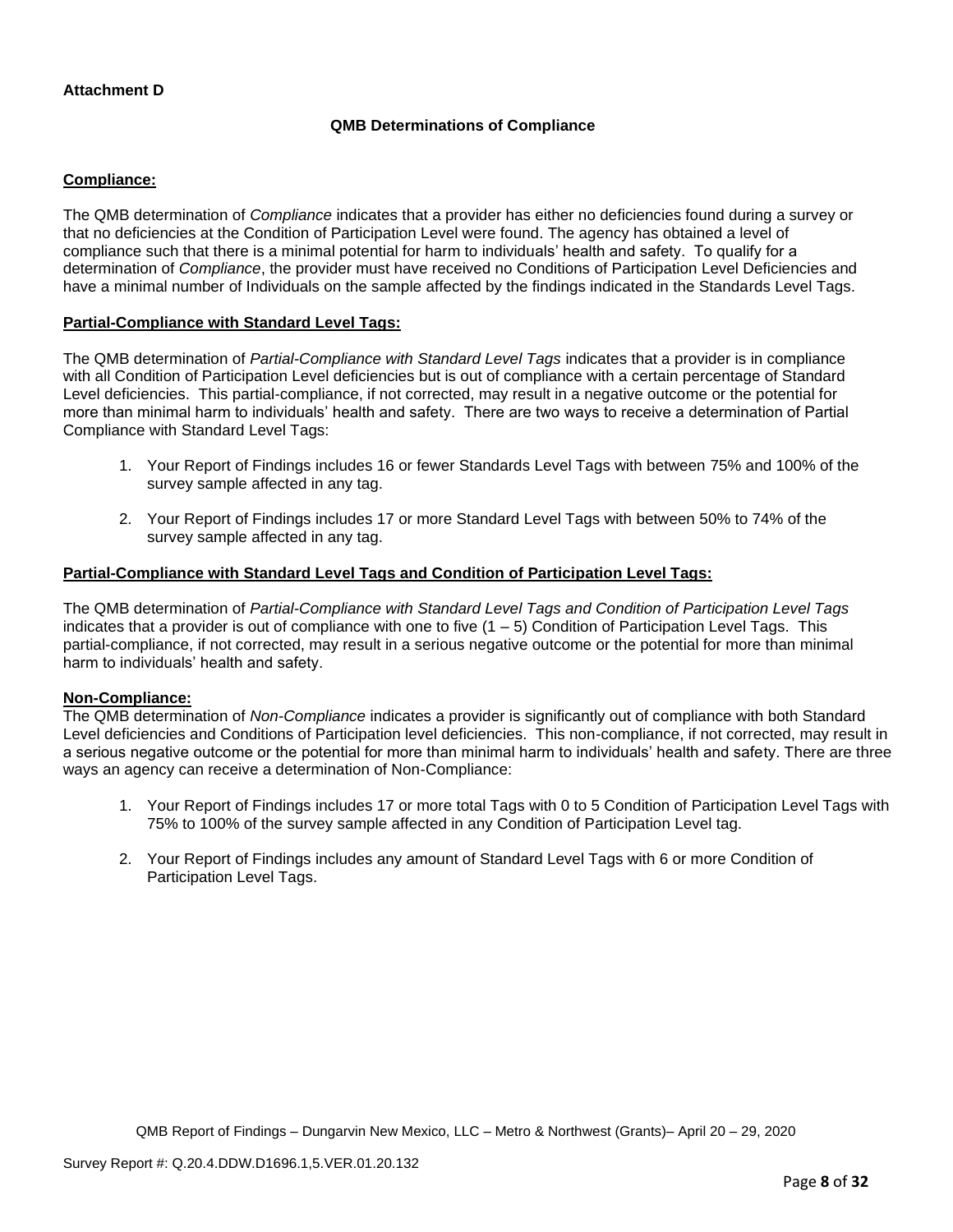| Compliance                                                                                                 | <b>Weighting</b>                                                                                                              |                                                                                                                          |                                                                                                                          |                                                                                                                               |                                                                                                                                |                                                                                                                             |                                                                                                               |
|------------------------------------------------------------------------------------------------------------|-------------------------------------------------------------------------------------------------------------------------------|--------------------------------------------------------------------------------------------------------------------------|--------------------------------------------------------------------------------------------------------------------------|-------------------------------------------------------------------------------------------------------------------------------|--------------------------------------------------------------------------------------------------------------------------------|-----------------------------------------------------------------------------------------------------------------------------|---------------------------------------------------------------------------------------------------------------|
| <b>Determination</b>                                                                                       |                                                                                                                               | LOW                                                                                                                      |                                                                                                                          | <b>MEDIUM</b>                                                                                                                 |                                                                                                                                |                                                                                                                             | <b>HIGH</b>                                                                                                   |
| <b>Total Tags:</b>                                                                                         | up to 16                                                                                                                      | 17 or more                                                                                                               | up to 16                                                                                                                 | 17 or more                                                                                                                    | <b>Any Amount</b>                                                                                                              | 17 or more                                                                                                                  | <b>Any Amount</b>                                                                                             |
|                                                                                                            | and                                                                                                                           | and                                                                                                                      | and                                                                                                                      | and                                                                                                                           | And/or                                                                                                                         | and                                                                                                                         | And/or                                                                                                        |
| <b>COP Level Tags:</b>                                                                                     | 0 COP                                                                                                                         | 0 COP                                                                                                                    | 0 COP                                                                                                                    | 0 COP                                                                                                                         | 1 to 5 COP                                                                                                                     | 0 to 5 CoPs                                                                                                                 | 6 or more COP                                                                                                 |
|                                                                                                            | and                                                                                                                           | and                                                                                                                      | and                                                                                                                      | and                                                                                                                           |                                                                                                                                | and                                                                                                                         |                                                                                                               |
| Sample Affected:                                                                                           | 0 to 74%                                                                                                                      | 0 to 49%                                                                                                                 | 75 to 100%                                                                                                               | 50 to 74%                                                                                                                     |                                                                                                                                | 75 to 100%                                                                                                                  |                                                                                                               |
| "Non-Compliance"                                                                                           |                                                                                                                               |                                                                                                                          |                                                                                                                          |                                                                                                                               |                                                                                                                                | 17 or more<br><b>Total Tags with</b><br>75 to 100% of<br>the Individuals<br>in the sample<br>cited in any CoP<br>Level tag. | Any Amount of<br><b>Standard Level</b><br>Tags and 6 or<br>more Conditions<br>of Participation<br>Level Tags. |
| "Partial Compliance<br>with Standard Level<br>tags and Condition of<br><b>Participation Level</b><br>Tags" |                                                                                                                               |                                                                                                                          |                                                                                                                          |                                                                                                                               | <b>Any Amount</b><br><b>Standard Level</b><br>Tags, plus 1 to 5<br><b>Conditions of</b><br><b>Participation Level</b><br>tags. |                                                                                                                             |                                                                                                               |
| "Partial Compliance<br>with Standard Level<br>tags"                                                        |                                                                                                                               |                                                                                                                          | up to 16<br><b>Standard Level</b><br>Tags with 75 to<br>100% of the<br>individuals in<br>the sample cited<br>in any tag. | 17 or more<br><b>Standard Level</b><br>Tags with 50 to<br><b>74%</b> of the<br>individuals in<br>the sample cited<br>any tag. |                                                                                                                                |                                                                                                                             |                                                                                                               |
| "Compliance"                                                                                               | Up to 16<br><b>Standard Level</b><br>Tags with 0 to<br><b>74% of the</b><br>individuals in<br>the sample<br>cited in any tag. | 17 or more<br><b>Standard Level</b><br>Tags with 0 to<br>49% of the<br>individuals in<br>the sample cited<br>in any tag. |                                                                                                                          |                                                                                                                               |                                                                                                                                |                                                                                                                             |                                                                                                               |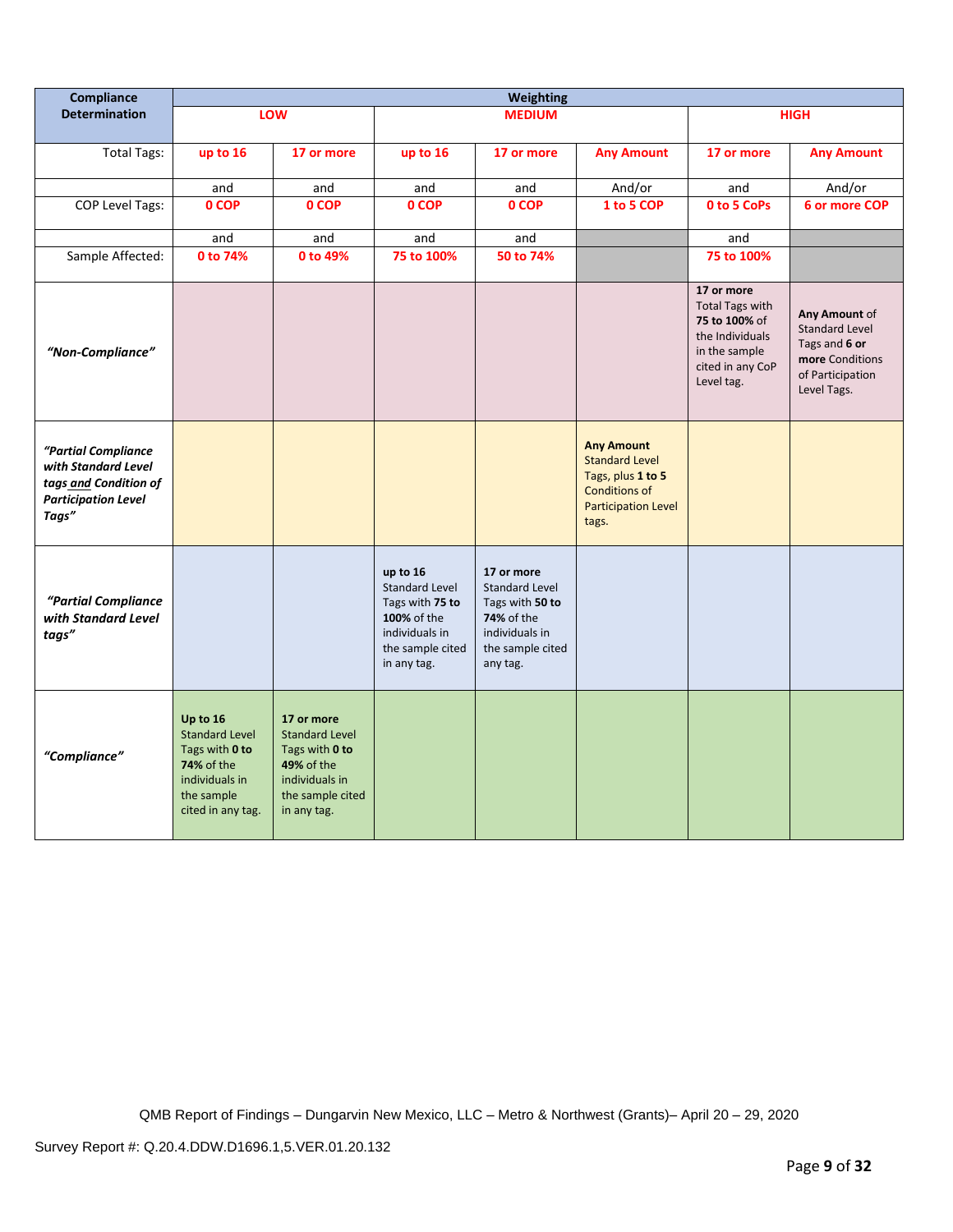| Agency:                     | Dungarvin NM, LLC - Metro and Northwest (Grants) Region                                                            |
|-----------------------------|--------------------------------------------------------------------------------------------------------------------|
| Program:                    | Developmental Disabilities Waiver                                                                                  |
| Service:                    | 2018: Supported Living, Family Living, Intensive Medical Living; Customized In-Home Supports, Customized Community |
|                             | Supports, Community Integrated Employment Services                                                                 |
| Survey Type:                | Verification                                                                                                       |
| <b>Routine Survey:</b>      | November $1 - 7$ , 2019                                                                                            |
| <b>Verification Survey:</b> | April 20 – 29, 2020                                                                                                |
|                             |                                                                                                                    |

| <b>Standard of Care</b>                                                                                                                                     | <b>Routine Survey Deficiencies</b>                   | <b>Verification Survey New and Repeat Deficiencies</b>       |  |  |  |  |
|-------------------------------------------------------------------------------------------------------------------------------------------------------------|------------------------------------------------------|--------------------------------------------------------------|--|--|--|--|
|                                                                                                                                                             | November 1-7, 2019                                   | April 20 - 29, 2020                                          |  |  |  |  |
| Service Domain: Service Plans: ISP Implementation - Services are delivered in accordance with the service plan, including type, scope, amount, duration and |                                                      |                                                              |  |  |  |  |
| frequency specified in the service plan.                                                                                                                    |                                                      |                                                              |  |  |  |  |
| Tag #1A32 Administrative Case File: Individual                                                                                                              | <b>Condition of Participation Level Deficiency</b>   | <b>Standard Level Deficiency</b>                             |  |  |  |  |
| <b>Service Plan Implementation</b>                                                                                                                          |                                                      |                                                              |  |  |  |  |
| NMAC 7.26.5.16.C and D Development of the ISP.                                                                                                              | After an analysis of the evidence it has been        | <b>New / Repeat Findings:</b>                                |  |  |  |  |
| Implementation of the ISP. The ISP shall be                                                                                                                 | determined there is a significant potential for a    |                                                              |  |  |  |  |
| implemented according to the timelines determined by                                                                                                        | negative outcome to occur.                           | Based on administrative record review the Agency             |  |  |  |  |
| the IDT and as specified in the ISP for each stated<br>desired outcomes and action plan.                                                                    |                                                      | did not implement the ISP according to the timelines         |  |  |  |  |
|                                                                                                                                                             | Based on administrative record review, the Agency    | determined by the IDT and as specified in the ISP            |  |  |  |  |
| C. The IDT shall review and discuss information and                                                                                                         | did not implement the ISP according to the timelines | for each stated desired outcomes and action plan for         |  |  |  |  |
| recommendations with the individual, with the goal of                                                                                                       | determined by the IDT and as specified in the ISP    | 1 of 17 individuals.                                         |  |  |  |  |
| supporting the individual in attaining desired outcomes.                                                                                                    | for each stated desired outcomes and action plan for |                                                              |  |  |  |  |
| The IDT develops an ISP based upon the individual's                                                                                                         | 5 of 18 individuals.                                 | As indicated by Individuals ISP the following was            |  |  |  |  |
| personal vision statement, strengths, needs, interests                                                                                                      | As indicated by Individuals ISP the following was    | found with regards to the implementation of ISP<br>Outcomes: |  |  |  |  |
| and preferences. The ISP is a dynamic document,                                                                                                             | found with regards to the implementation of ISP      |                                                              |  |  |  |  |
| revised periodically, as needed, and amended to reflect                                                                                                     | Outcomes:                                            | <b>Supported Living Data Collection/Data</b>                 |  |  |  |  |
| progress towards personal goals and achievements                                                                                                            |                                                      | Tracking/Progress with regards to ISP                        |  |  |  |  |
| consistent with the individual's future vision. This                                                                                                        | <b>Supported Living Data Collection/Data</b>         | Outcomes:                                                    |  |  |  |  |
| regulation is consistent with standards established for<br>individual plan development as set forth by the                                                  | Tracking/Progress with regards to ISP                |                                                              |  |  |  |  |
| commission on the accreditation of rehabilitation                                                                                                           | Outcomes:                                            | Individual #1                                                |  |  |  |  |
| facilities (CARF) and/or other program accreditation                                                                                                        |                                                      | • None found regarding: Live Outcome/Action Step:            |  |  |  |  |
| approved and adopted by the developmental                                                                                                                   | Individual #1                                        | "will gather the food items and cookware" for                |  |  |  |  |
| disabilities division and the department of health. It is                                                                                                   | • None found regarding: Live Outcome/Action Step:    | $2/2020 - 3/2020$ . Action step is to be completed 2         |  |  |  |  |
| the policy of the developmental disabilities division                                                                                                       | " will mark the weekly chart using sticker or        | times per week. Note: Document maintained by                 |  |  |  |  |
| (DDD), that to the extent permitted by funding, each                                                                                                        | stamp" for 7/2019 - 9/2019. Action step is to be     | the provider was blank                                       |  |  |  |  |
| individual receive supports and services that will assist                                                                                                   | completed 2 times per week.                          |                                                              |  |  |  |  |
| and encourage independence and productivity in the                                                                                                          |                                                      | • None found regarding: Live Outcome/Action Step:            |  |  |  |  |
| community and attempt to prevent regression or loss of                                                                                                      | Individual #12                                       | "will set the table" for $2/2020 - 3/2020$ . Action          |  |  |  |  |
| current capabilities. Services and supports include<br>specialized and/or generic services, training, education                                             | • None found regarding: Live Outcome/Action Step:    | step is to be completed 2 times per week. Note:              |  |  |  |  |
|                                                                                                                                                             | "Will choose day/task" for 7/2019. Action step is    | Document maintained by the provider was blank.               |  |  |  |  |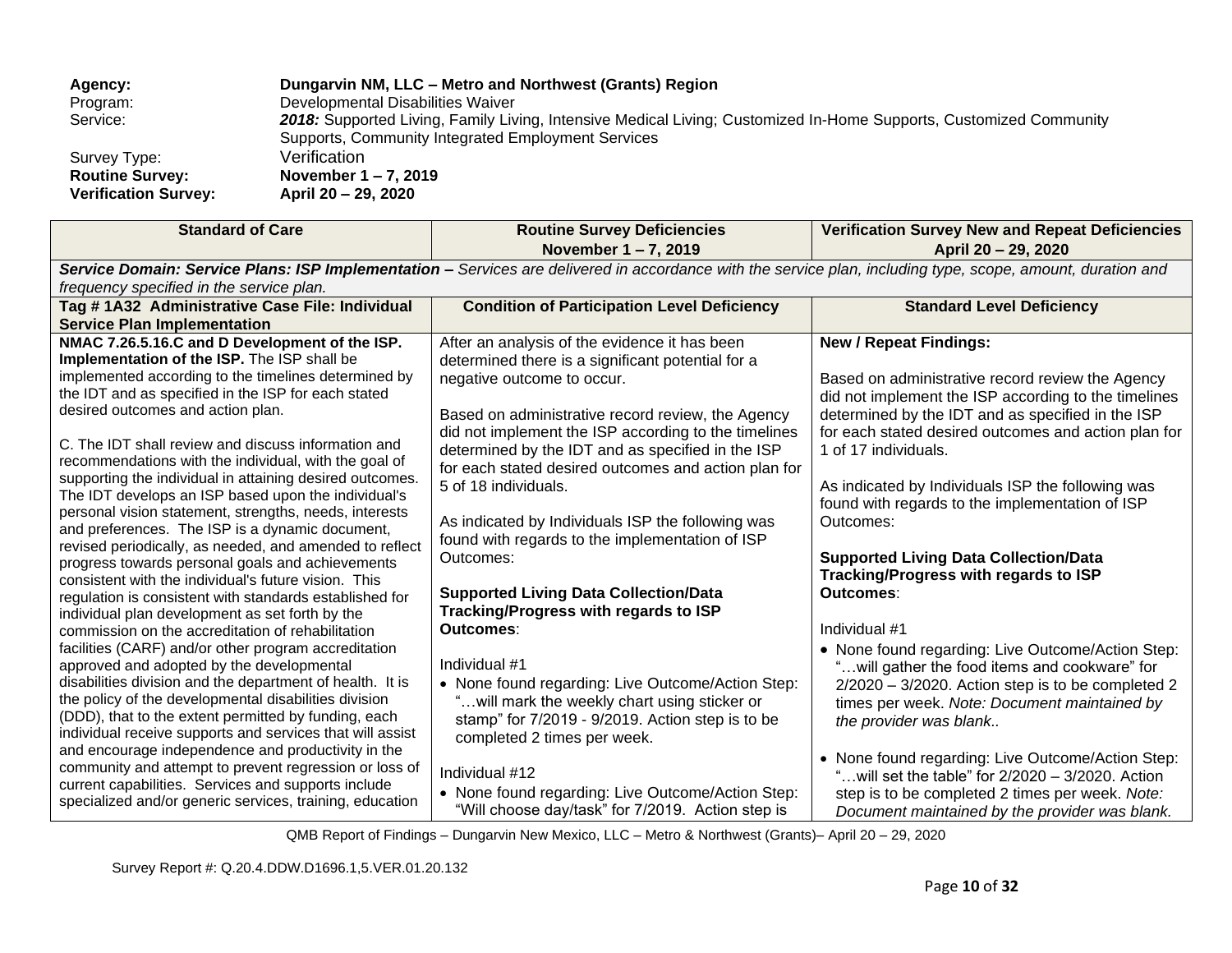| and/or treatment as determined by the IDT and<br>documented in the ISP.                                                                                                                                                                                                                                                       | to be completed 1 time per week. Note: Document<br>maintained by the provider was blank.                                                                                                                |  |
|-------------------------------------------------------------------------------------------------------------------------------------------------------------------------------------------------------------------------------------------------------------------------------------------------------------------------------|---------------------------------------------------------------------------------------------------------------------------------------------------------------------------------------------------------|--|
| D. The intent is to provide choice and obtain<br>opportunities for individuals to live, work and play with<br>full participation in their communities. The following<br>principles provide direction and purpose in planning for<br>individuals with developmental disabilities. [05/03/94;<br>01/15/97; Recompiled 10/31/01] | • None found regarding: Live Outcome/Action Step:<br>"Will complete chosen task" for 7/2019. Action<br>step is to be completed 1 time per week. Note:<br>Document maintained by the provider was blank. |  |
| Developmental Disabilities (DD) Waiver Service<br>Standards 2/26/2018; Re-Issue: 12/28/2018; Eff<br>1/1/2019                                                                                                                                                                                                                  | • None found regarding: Live Outcome/Action Step:<br>"will choose meal" for 8/2019 - 9/2019. Action<br>step is to be completed 1 time per week.                                                         |  |
| Chapter 6: Individual Service Plan (ISP)<br>6.8 ISP Implementation and Monitoring: All DD<br>Waiver Provider Agencies with a signed SFOC are<br>required to provide services as detailed in the ISP. The<br>ISP must be readily accessible to Provider Agencies on                                                            | • None found regarding: Live Outcome/Action Step:<br>"will complete meal preparation task" for 8/2019<br>- 9/2019. Action step is to be completed 1 time<br>per week.                                   |  |
| the approved budget. (See Chapter 20: Provider<br>Documentation and Client Records.) CMs facilitate and<br>maintain communication with the person, his/her<br>representative, other IDT members, Provider Agencies,<br>and relevant parties to ensure that the person receives                                                | • None found regarding: Fun Outcome/Action Step:<br>" will decide the social activity" for 8/2019 -<br>9/2019. Action step is to be completed 1 time per<br>month.                                      |  |
| the maximum benefit of his/her services and that<br>revisions to the ISP are made as needed. All DD<br>Waiver Provider Agencies are required to cooperate<br>with monitoring activities conducted by the CM and the<br>DOH. Provider Agencies are required to respond to                                                      | • None found regarding: Fun Outcome/Action Step:<br>" will be attended chosen activity" for 8/2019 -<br>9/2019. Action step is to be completed 1 time per<br>month.                                     |  |
| issues at the individual level and agency level as<br>described in Chapter 16: Qualified Provider Agencies.                                                                                                                                                                                                                   | <b>Customized Community Supports Data</b><br><b>Collection/Data Tracking/Progress with regards</b>                                                                                                      |  |
| <b>Chapter 20: Provider Documentation and Client</b><br>Records 20.2 Client Records Requirements: All DD                                                                                                                                                                                                                      | to ISP Outcomes:                                                                                                                                                                                        |  |
| Waiver Provider Agencies are required to create and                                                                                                                                                                                                                                                                           | Individual #1                                                                                                                                                                                           |  |
| maintain individual client records. The contents of client<br>records vary depending on the unique needs of the<br>person receiving services and the resultant information<br>produced. The extent of documentation required for<br>individual client records per service type depends on                                     | • None found regarding: Fun Outcome/Action Step:<br>" will select the movie or book" for 7/2019 -<br>9/2019. Action step is to be completed 2 times<br>per week.                                        |  |
| the location of the file, the type of service being<br>provided, and the information necessary.<br>DD Waiver Provider Agencies are required to adhere to<br>the following:<br>Client records must contain all documents<br>1.                                                                                                 | • None found regarding: Fun Outcome/Action Step:<br>"will check out the material he has chosen" for<br>7/2019 - 9/2019. Action step is to be completed 2<br>times per week.                             |  |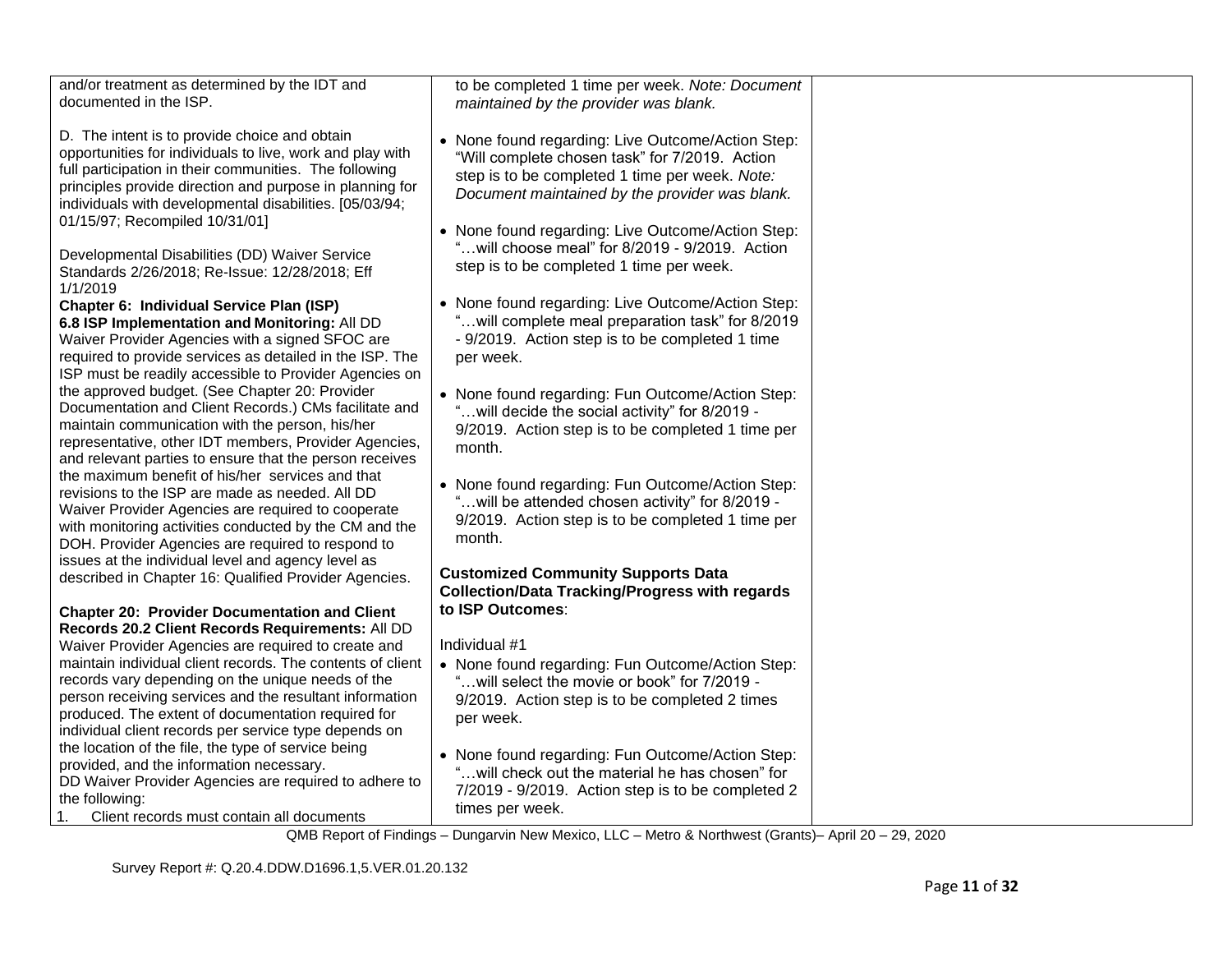| essential to the service being provided and essential to<br>ensuring the health and safety of the person during the<br>provision of the service.<br>Provider Agencies must have readily accessible<br>2.<br>records in home and community settings in paper or<br>electronic form. Secure access to electronic records<br>through the Therap web based system using<br>computers or mobile devices is acceptable.<br>Provider Agencies are responsible for ensuring<br>3.<br>that all plans created by nurses, RDs, therapists or<br>BSCs are present in all needed settings.<br>Provider Agencies must maintain records of all<br>4.<br>documents produced by agency personnel or<br>contractors on behalf of each person, including any<br>routine notes or data, annual assessments, semi-<br>annual reports, evidence of training provided/received,<br>progress notes, and any other interactions for which<br>billing is generated.<br>5. Each Provider Agency is responsible for<br>maintaining the daily or other contact notes<br>documenting the nature and frequency of service<br>delivery, as well as data tracking only for the services<br>provided by their agency.<br>The current Client File Matrix found in Appendix A<br>6.<br>Client File Matrix details the minimum requirements for<br>records to be stored in agency office files, the delivery<br>site, or with DSP while providing services in the<br>community.<br>All records pertaining to JCMs must be retained<br>7.<br>permanently and must be made available to DDSD<br>upon request, upon the termination or expiration of a<br>provider agreement, or upon provider withdrawal from<br>services. | Individual #7<br>• None found regarding: Work Outcome/Action<br>Step: " will research opportunities that she<br>shows interest in, i.e., daycares, gardening, hair<br>salons" for 7/2019 - 9/2019. Action step is to be<br>completed 1 time per month.<br>Individual #10<br>• None found regarding: Work Outcome/Action<br>Step: "through use of low-tech devices, make a<br>choice of what places she wants to see" for<br>7/2019 - 9/2019. Action step is to be completed 1<br>time per month.<br>• None found regarding: Work Outcome/Action<br>Step: "will go to the chosen activity" for 7/2019 -<br>9/2019. Action step is to be completed every other<br>month.<br>Individual #12<br>• No Outcomes or DDSD exemption/decision<br>justification found for Customized Community<br>Supports, Individual (H2021 HB UI) Services. As<br>indicated by NMAC 7.26.5.14 "Outcomes are<br>required for any life area for which the individual<br>receives services funded by the developmental<br>disabilities Medicaid waiver."<br>Individual #14<br>• None found regarding: Fun Outcome/Action Step:<br>"will chose an event that he has planned for the<br>group" for 7/2019 - 9/2019. Action step is to be<br>completed 1 time per month.<br>• None found regarding: Fun Outcome/Action Step:<br>"will participate in the activity chosen" for 7/2019<br>- 9/2019. Action step is to be completed 1 time<br>per month. |  |
|-------------------------------------------------------------------------------------------------------------------------------------------------------------------------------------------------------------------------------------------------------------------------------------------------------------------------------------------------------------------------------------------------------------------------------------------------------------------------------------------------------------------------------------------------------------------------------------------------------------------------------------------------------------------------------------------------------------------------------------------------------------------------------------------------------------------------------------------------------------------------------------------------------------------------------------------------------------------------------------------------------------------------------------------------------------------------------------------------------------------------------------------------------------------------------------------------------------------------------------------------------------------------------------------------------------------------------------------------------------------------------------------------------------------------------------------------------------------------------------------------------------------------------------------------------------------------------------------------------------------------------------------------------------------------------------|--------------------------------------------------------------------------------------------------------------------------------------------------------------------------------------------------------------------------------------------------------------------------------------------------------------------------------------------------------------------------------------------------------------------------------------------------------------------------------------------------------------------------------------------------------------------------------------------------------------------------------------------------------------------------------------------------------------------------------------------------------------------------------------------------------------------------------------------------------------------------------------------------------------------------------------------------------------------------------------------------------------------------------------------------------------------------------------------------------------------------------------------------------------------------------------------------------------------------------------------------------------------------------------------------------------------------------------------------------------------------------------------------------------------------|--|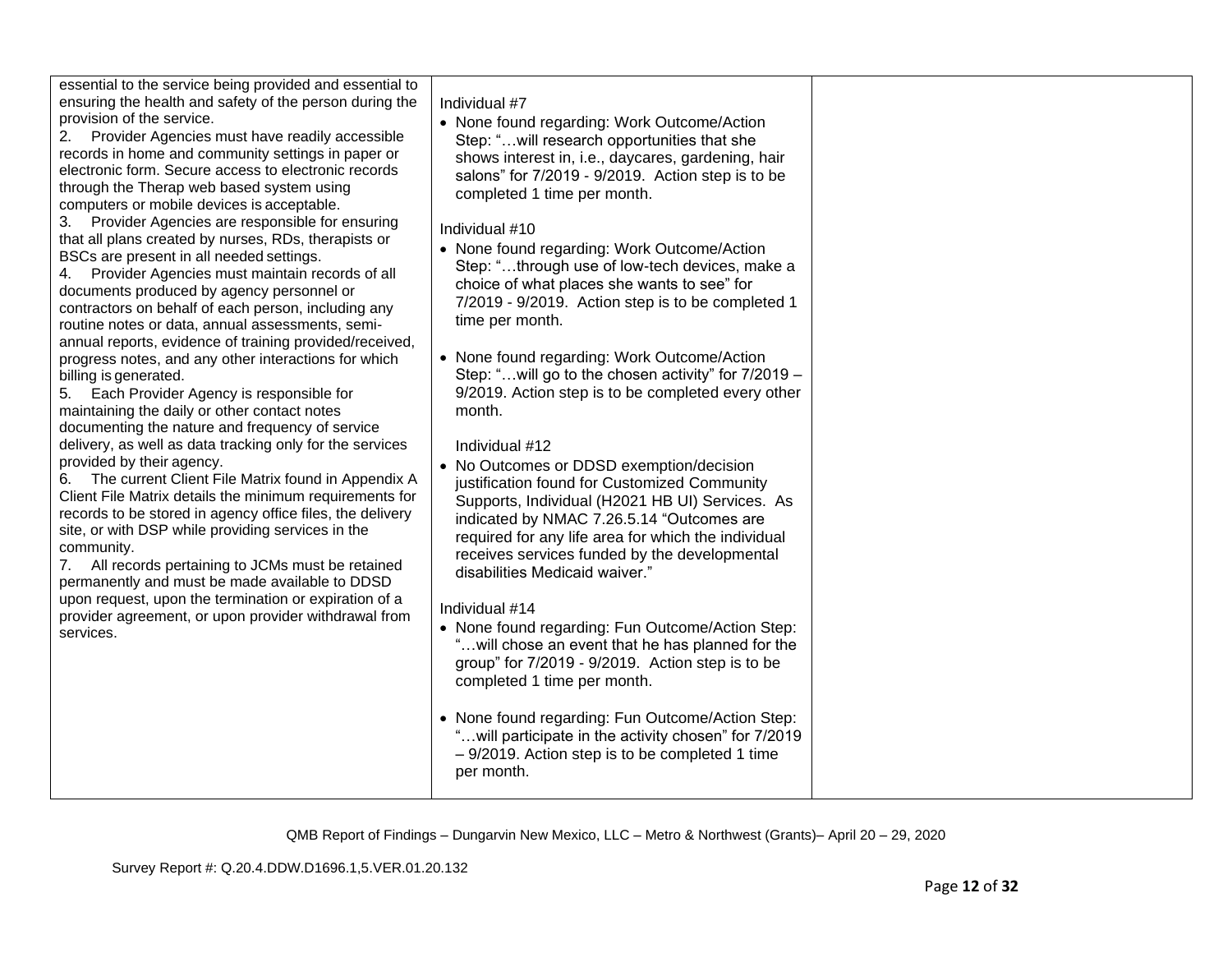| Tag #1A32.1 Administrative Case File:                                                                          | <b>Standard Level Deficiency</b>                                                                         | <b>Standard Level Deficiency</b>                                                            |
|----------------------------------------------------------------------------------------------------------------|----------------------------------------------------------------------------------------------------------|---------------------------------------------------------------------------------------------|
| <b>Individual Service Plan Implementation (Not</b>                                                             |                                                                                                          |                                                                                             |
| <b>Completed at Frequency)</b>                                                                                 |                                                                                                          |                                                                                             |
| NMAC 7.26.5.16.C and D Development of the ISP.<br>Implementation of the ISP. The ISP shall be                  | Based on administrative record review the Agency<br>did not implement the ISP according to the timelines | <b>New / Repeat Findings:</b>                                                               |
| implemented according to the timelines determined                                                              | determined by the IDT and as specified in the ISP                                                        | Based on administrative record review the Agency                                            |
| by the IDT and as specified in the ISP for each                                                                | for each stated desired outcomes and action plan for                                                     | did not implement the ISP according to the timelines                                        |
| stated desired outcomes and action plan.                                                                       | 7 of 18 individuals.                                                                                     | determined by the IDT and as specified in the ISP                                           |
|                                                                                                                |                                                                                                          | for each stated desired outcomes and action plan for                                        |
| C. The IDT shall review and discuss information and                                                            | As indicated by Individuals ISP the following was                                                        | 3 of 17 individuals.                                                                        |
| recommendations with the individual, with the goal                                                             | found with regards to the implementation of ISP                                                          |                                                                                             |
| of supporting the individual in attaining desired                                                              | Outcomes:                                                                                                | As indicated by Individuals ISP the following was                                           |
| outcomes. The IDT develops an ISP based upon                                                                   |                                                                                                          | found with regards to the implementation of ISP                                             |
| the individual's personal vision statement, strengths,                                                         | <b>Supported Living Data Collection/Data</b>                                                             | Outcomes:                                                                                   |
| needs, interests and preferences. The ISP is a                                                                 | Tracking/Progress with regards to ISP                                                                    |                                                                                             |
| dynamic document, revised periodically, as needed,                                                             | <b>Outcomes:</b>                                                                                         | <b>Supported Living Data Collection/Data</b>                                                |
| and amended to reflect progress towards personal                                                               |                                                                                                          | Tracking/Progress with regards to ISP                                                       |
| goals and achievements consistent with the                                                                     | Individual #1                                                                                            | Outcomes:                                                                                   |
| individual's future vision. This regulation is                                                                 | • According to the Live Outcome; Action Step for                                                         |                                                                                             |
| consistent with standards established for individual                                                           | "will choose a chore" is to be completed 2 times                                                         | Individual #12                                                                              |
| plan development as set forth by the commission on                                                             | per week. Evidence found indicated it was not                                                            | • According to the Live Outcome; Action Step for                                            |
| the accreditation of rehabilitation facilities (CARF)                                                          | being completed at the required frequency as                                                             | "with choose meal" is to be completed 1 time                                                |
| and/or other program accreditation approved and                                                                | indicated in the ISP for 7/2019 - 9/2019.                                                                | per week. Evidence found indicated it was not                                               |
| adopted by the developmental disabilities division                                                             |                                                                                                          | being completed at the required frequency as                                                |
| and the department of health. It is the policy of the                                                          | • According to the Live Outcome; Action Step for                                                         | indicated in the ISP for $2/2020 - 3/2020$ .                                                |
| developmental disabilities division (DDD), that to the<br>extent permitted by funding, each individual receive | " will gather the necessary supplies" is to be                                                           |                                                                                             |
| supports and services that will assist and encourage                                                           | completed 2 times per week. Evidence found                                                               | • According to the Live Outcome; Action Step for                                            |
| independence and productivity in the community and                                                             | indicated it was not being completed at the<br>required frequency as indicated in the ISP for            | "will complete meal preparation task" is to be<br>completed 1 time per week. Evidence found |
| attempt to prevent regression or loss of current                                                               | 7/2019 - 9/2019                                                                                          | indicated it was not being completed at the                                                 |
| capabilities. Services and supports include                                                                    |                                                                                                          | required frequency as indicated in the ISP for                                              |
| specialized and/or generic services, training,                                                                 | • According to the Live Outcome; Action Step for                                                         | $2/2020 - 3/2020$ .                                                                         |
| education and/or treatment as determined by the                                                                | "will complete the chore" is to be completed 2                                                           |                                                                                             |
| <b>IDT</b> and documented in the ISP.                                                                          | times per week. Evidence found indicated it was                                                          | <b>Customized Community Supports Data</b>                                                   |
|                                                                                                                | not being completed at the required frequency as                                                         | <b>Collection/Data Tracking/Progress with regards</b>                                       |
| D. The intent is to provide choice and obtain                                                                  | indicated in the ISP for 7/2019 - 9/2019                                                                 | to ISP Outcomes:                                                                            |
| opportunities for individuals to live, work and play                                                           |                                                                                                          |                                                                                             |
| with full participation in their communities. The                                                              | Individual #2                                                                                            | Individual #1                                                                               |
| following principles provide direction and purpose in                                                          | • According to the Live Outcome; Action Step for                                                         | • According to the Fun Outcome; Action Step for                                             |
| planning for individuals with developmental                                                                    | will look for new desired recipes to create" is to                                                       | will choose between two activities" is to be                                                |
|                                                                                                                | be completed 1 time per month. Evidence found                                                            | completed 5 times per week. Evidence found                                                  |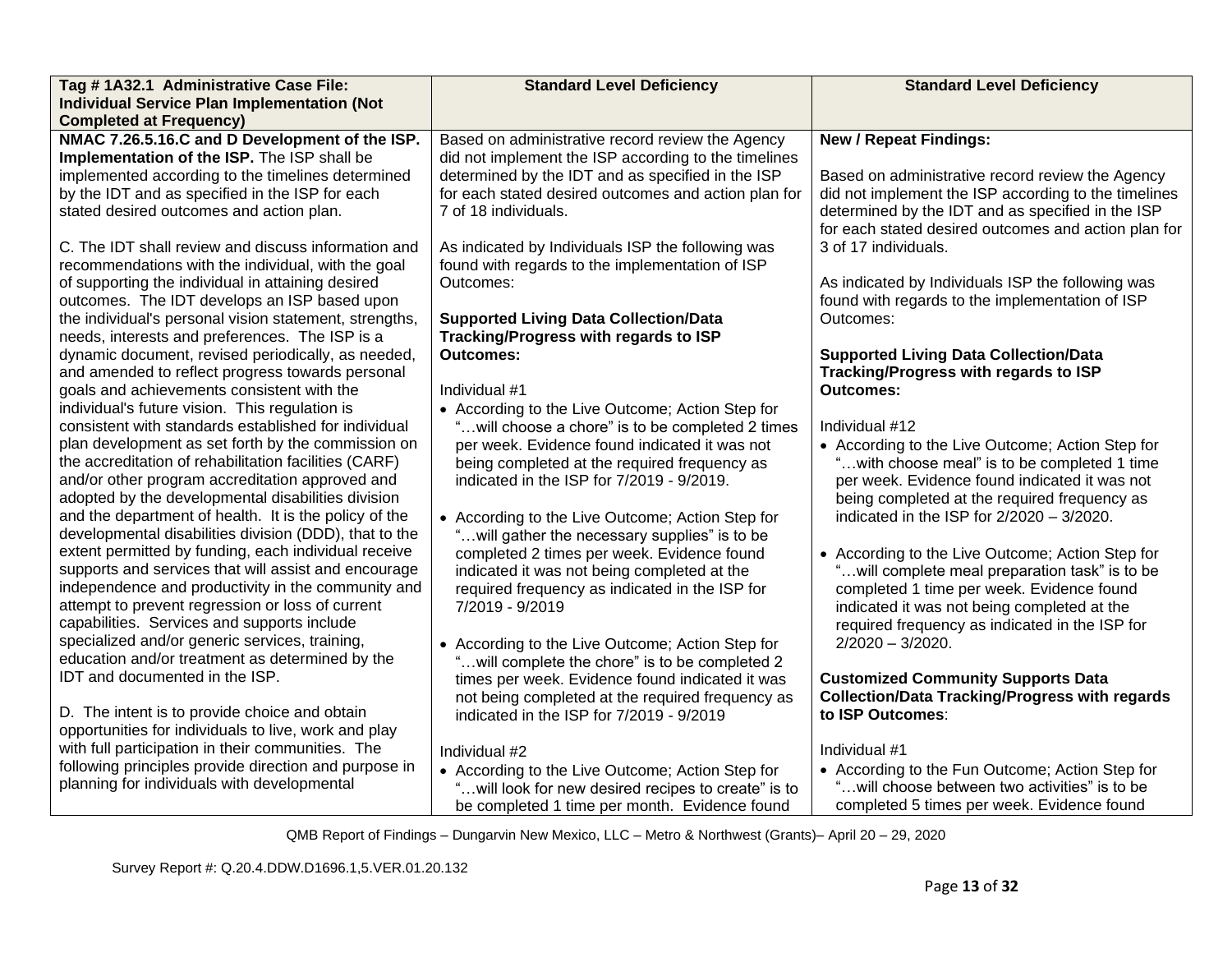disabilities. [05/03/94; 01/15/97; Recompiled 10/31/01]

Developmental Disabilities (DD) Waiver Service Standards 2/26/2018; Re-Issue: 12/28/2018; Eff 1/1/2019

# **Chapter 6: Individual Service Plan (ISP)**

**6.8 ISP Implementation and Monitoring:** All DD Waiver Provider Agencies with a signed SFOC are required to provide services as detailed in the ISP. The ISP must be readily accessible to Provider Agencies on the approved budget. (See [Chapter 20:](file://///dhirndcolm002/QMBShared/Working%20Files%20for%20upcoming%20Surveys/FY%202020/Dungarvin%20-%20Metro%20&%20Grants%20-%20VER%20Survey%20Working%20File%204.2020/POC%20and%20Report%20of%20Findings/POC%20Addendum%20-%20Dungarvin%20MetroGrants.docx%23_bookmark180) [Provider Documentation and Client Records.](file://///dhirndcolm002/QMBShared/Working%20Files%20for%20upcoming%20Surveys/FY%202020/Dungarvin%20-%20Metro%20&%20Grants%20-%20VER%20Survey%20Working%20File%204.2020/POC%20and%20Report%20of%20Findings/POC%20Addendum%20-%20Dungarvin%20MetroGrants.docx%23_bookmark180)) CMs facilitate and maintain communication with the person, his/her representative, other IDT members, Provider Agencies, and relevant parties to ensure that the person receives the maximum benefit of his/her services and that revisions to the ISP are made as needed. All DD Waiver Provider Agencies are required to cooperate with monitoring activities conducted by the CM and the DOH. Provider Agencies are required to respond to issues at the individual level and agency level as described in [Chapter 16:](file://///dhirndcolm002/QMBShared/Working%20Files%20for%20upcoming%20Surveys/FY%202020/Dungarvin%20-%20Metro%20&%20Grants%20-%20VER%20Survey%20Working%20File%204.2020/POC%20and%20Report%20of%20Findings/POC%20Addendum%20-%20Dungarvin%20MetroGrants.docx%23_bookmark138) [Qualified Provider Agencies.](file://///dhirndcolm002/QMBShared/Working%20Files%20for%20upcoming%20Surveys/FY%202020/Dungarvin%20-%20Metro%20&%20Grants%20-%20VER%20Survey%20Working%20File%204.2020/POC%20and%20Report%20of%20Findings/POC%20Addendum%20-%20Dungarvin%20MetroGrants.docx%23_bookmark138)

#### **Chapter 20: Provider Documentation and Client Records 20.2 Client Records Requirements:** All

DD Waiver Provider Agencies are required to create and maintain individual client records. The contents of client records vary depending on the unique needs of the person receiving services and the resultant information produced. The extent of documentation required for individual client records per service type depends on the location of the file, the type of service being provided, and the information necessary.

DD Waiver Provider Agencies are required to adhere to the following:

1. Client records must contain all documents essential to the service being provided and essential to ensuring the health and safety of the person

indicated it was not being completed at the required frequency as indicated in the ISP for 8/2019 - 9/2019.

• According to the Live Outcome; Action Step for "…will research to take a trip to see a NASCAR Race" is to be completed 1 time per month. Evidence found indicated it was not being completed at the required frequency as indicated in the ISP for 9/2019.

# Individual #4

• According to the Live Outcome; Action Step for "…will participate in his hygiene / self-care tasks" is to be completed 1 time per day. Evidence found indicated it was not being completed at the required frequency as indicated in the ISP for 7/2019 - 9/2019.

# Individual #7

• According to the Live Outcome; Action Step for "…will choose a recipe to add to her book" is to be completed 2 times per month. Evidence found indicated it was not being completed at the required frequency as indicated in the ISP for 7/2019 - 9/2019

# Individual #17

- According to the Fun Outcome; Action Step for ... will research upcoming events and activities" is to be completed 2 times per month. Evidence found indicated it was not being completed at the required frequency as indicated in the ISP for 9/2019.
- According to the Fun Outcome; Action Step for "…will invite peers to attend activities with her" is to be completed 2 times per month. Evidence found indicated it was not being completed at the required frequency as indicated in the ISP for 9/2019.

indicated it was not being completed at the required frequency as indicated in the ISP for 2/2020.

• According to the Fun Outcome; Action Step for "…will participate in the activity" is to be completed 5 times per week. Evidence found indicated it was not being completed at the required frequency as indicated in the ISP for 2/2020.

# Individual #7

• According to the Work Outcome; Action Step for "…will research opportunities that she shows interest in i.e., daycares, gardening, hair salons" is to be completed 1 time per month. Evidence found indicated it was not being completed at the required frequency as indicated in the ISP for 2/2020.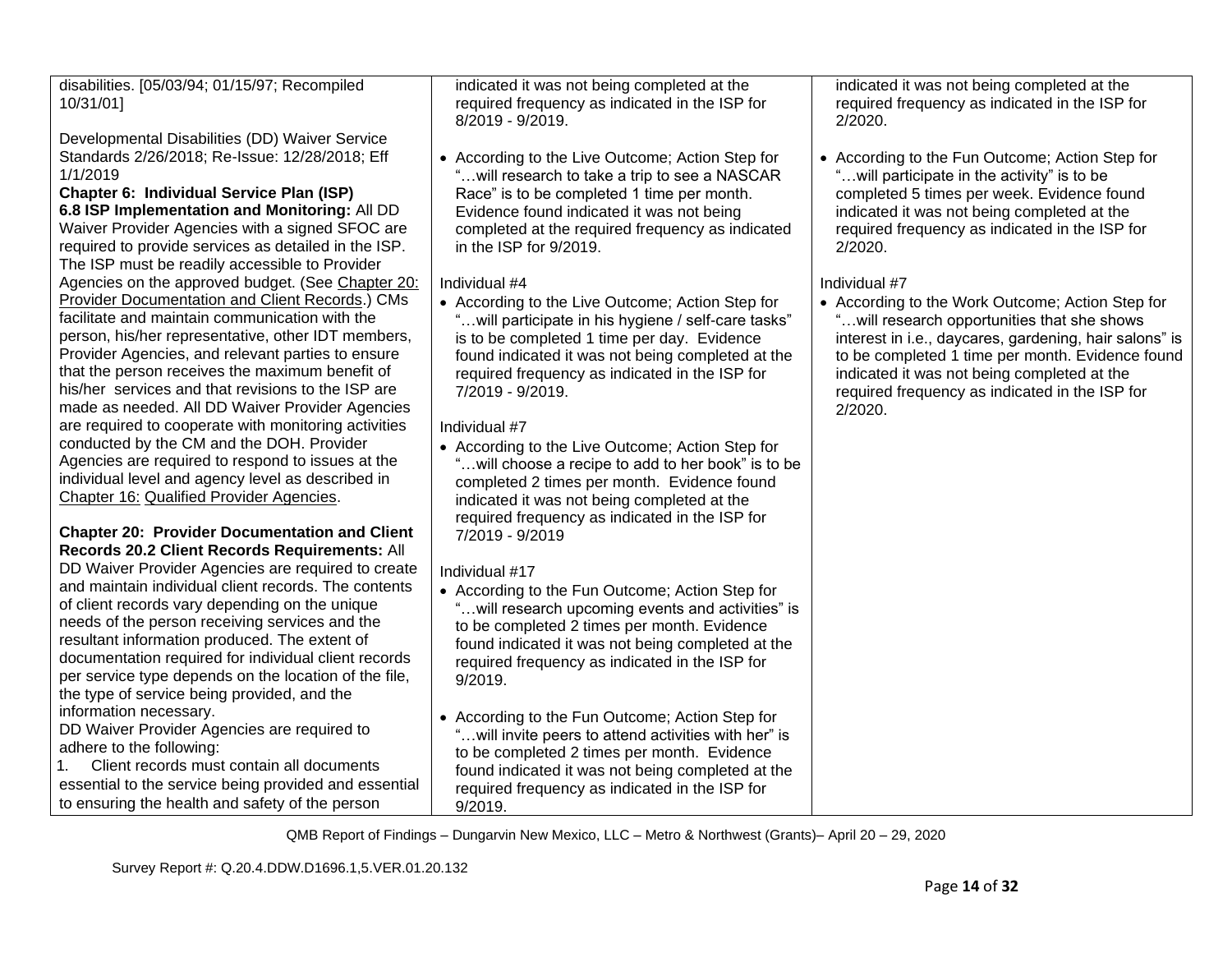during the provision of the service.

2. Provider Agencies must have readily accessible records in home and community settings in paper or electronic form. Secure access to electronic records through the Therap web based system using computers or mobile devices is acceptable.

3. Provider Agencies are responsible for ensuring that all plans created by nurses, RDs, therapists or BSCs are present in all needed settings.

4. Provider Agencies must maintain records of all documents produced by agency personnel or contractors on behalf of each person, including any routine notes or data, annual assessments, semiannual reports, evidence of training provided/received, progress notes, and any other interactions for which billing is generated.

5. Each Provider Agency is responsible for maintaining the daily or other contact notes documenting the nature and frequency of service delivery, as well as data tracking only for the services provided by their agency.

6. The current Client File Matrix found in [Appendix A](file://///dhirndcolm002/QMBShared/Working%20Files%20for%20upcoming%20Surveys/FY%202020/Dungarvin%20-%20Metro%20&%20Grants%20-%20VER%20Survey%20Working%20File%204.2020/POC%20and%20Report%20of%20Findings/POC%20Addendum%20-%20Dungarvin%20MetroGrants.docx%23_bookmark203) [Client File Matrix](file://///dhirndcolm002/QMBShared/Working%20Files%20for%20upcoming%20Surveys/FY%202020/Dungarvin%20-%20Metro%20&%20Grants%20-%20VER%20Survey%20Working%20File%204.2020/POC%20and%20Report%20of%20Findings/POC%20Addendum%20-%20Dungarvin%20MetroGrants.docx%23_bookmark203) details the minimum requirements for records to be stored in agency office files, the delivery site, or with DSP while providing services in the community.

7. All records pertaining to JCMs must be retained permanently and must be made available to DDSD upon request, upon the termination or expiration of a provider agreement, or upon provider withdrawal from services.

• According to the Fun Outcome; Action Step for "…will attend events" is to be completed 2 times per month. Evidence found indicated it was not being completed at the required frequency as indicated in the ISP for 9/2019.

Intensive Medical Living Data Collection/Data Tracking/Progress with regards to ISP Outcomes:

# Individual #10

- According to the Live Outcome; Action Step for "…will build a book of choices she would like to make regular choice from" is to be completed 1 time per week. Evidence found indicated it was not being completed at the required frequency as indicated in the ISP for 7/2019 - 9/2019.
- According to the Live Outcome; Action Step for "…will use her low-tech system to make regular choices of things that she wants" is to be completed 1 time per week. Evidence found indicated it was not being completed at the required frequency as indicated in the ISP for 7/2019 - 9/2019.

#### **Customized Community Supports Data Collection/Data Tracking/Progress with regards to ISP Outcomes:**

## Individual #14

- According to the Work/Learn Outcome; Action Step for "…will find a math book or tablet program to see what skills level that he can begin at" is to be completed 1 time per week. Evidence found indicated it was not being completed at the required frequency as indicated in the ISP for 9/2019.
- According to the Work/Learn Outcome; Action Step for "…will follow through in the chapter for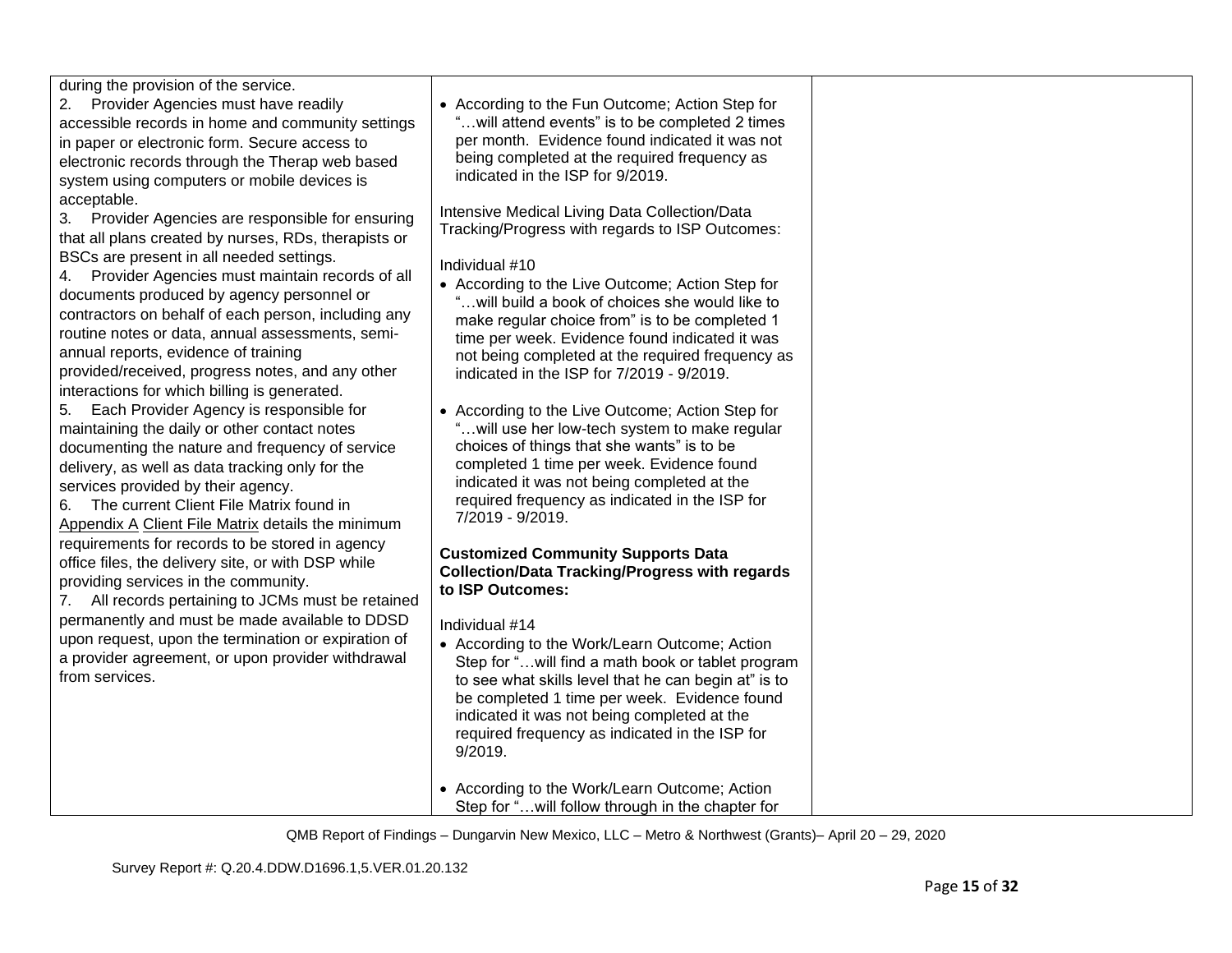| math skills to then test at that level" is to be<br>completed 1 – 2 times per week. Evidence found<br>indicated it was not being completed at the<br>required frequency as indicated in the ISP for<br>9/2019. |  |
|----------------------------------------------------------------------------------------------------------------------------------------------------------------------------------------------------------------|--|
|                                                                                                                                                                                                                |  |
|                                                                                                                                                                                                                |  |
|                                                                                                                                                                                                                |  |
|                                                                                                                                                                                                                |  |
|                                                                                                                                                                                                                |  |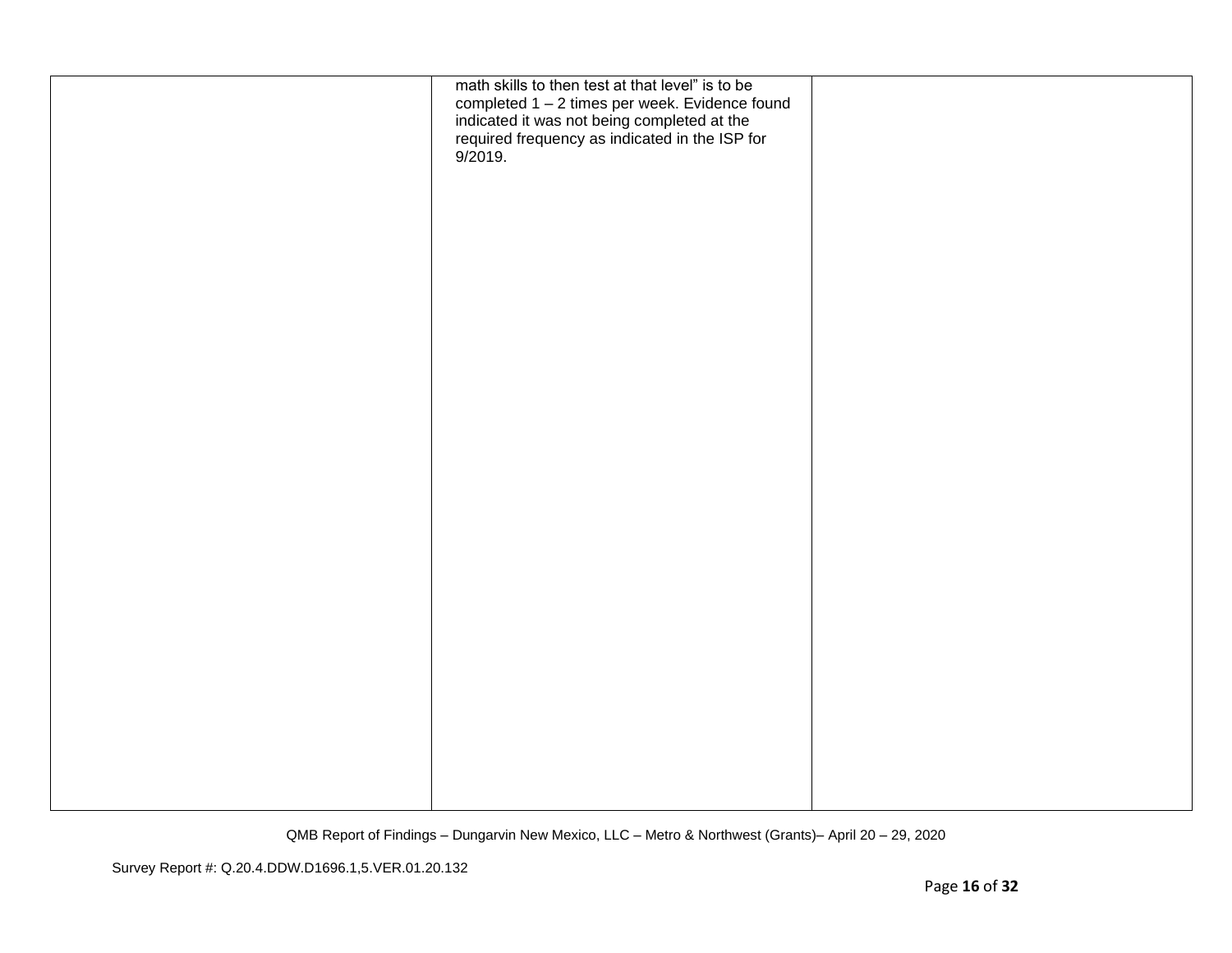| <b>Standard of Care</b>                                                                                                                                          | <b>Routine Survey Deficiencies</b>                                                                 | <b>Verification Survey New and Repeat Deficiencies</b> |  |  |  |  |
|------------------------------------------------------------------------------------------------------------------------------------------------------------------|----------------------------------------------------------------------------------------------------|--------------------------------------------------------|--|--|--|--|
|                                                                                                                                                                  | November 1-7, 2019                                                                                 | April 20 - 29, 2020                                    |  |  |  |  |
| Service Domain: Health and Welfare - The state, on an ongoing basis, identifies, addresses and seeks to prevent occurrences of abuse, neglect and                |                                                                                                    |                                                        |  |  |  |  |
| exploitation. Individuals shall be afforded their basic human rights. The provider supports individuals to access needed healthcare services in a timely manner. |                                                                                                    |                                                        |  |  |  |  |
| Tag #1A09 Medication Delivery Routine<br><b>Medication Administration</b>                                                                                        | <b>Condition of Participation Level Deficiency</b>                                                 | <b>Standard Level Deficiency</b>                       |  |  |  |  |
| Developmental Disabilities (DD) Waiver Service                                                                                                                   |                                                                                                    | <b>New / Repeat Findings:</b>                          |  |  |  |  |
| Standards 2/26/2018; Re-Issue: 12/28/2018; Eff                                                                                                                   | After an analysis of the evidence it has been<br>determined there is a significant potential for a |                                                        |  |  |  |  |
| 1/1/2019                                                                                                                                                         | negative outcome to occur.                                                                         | Medication Administration Records (MAR) were           |  |  |  |  |
| <b>Chapter 20: Provider Documentation and Client</b>                                                                                                             |                                                                                                    | reviewed for the month of 3/2020.                      |  |  |  |  |
| <b>Records 20.6 Medication Administration Record</b>                                                                                                             | Medication Administration Records (MAR) were                                                       |                                                        |  |  |  |  |
| (MAR): A current Medication Administration                                                                                                                       | reviewed for the months of 10/2019 and 11/2019.                                                    | Based on record review, 1 of 17 individuals had        |  |  |  |  |
| Record (MAR) must be maintained in all settings                                                                                                                  |                                                                                                    | Medication Administration Records (MAR), which         |  |  |  |  |
| where medications or treatments are delivered.                                                                                                                   | Based on record review, 10 of 18 individuals had                                                   | contained missing medications entries and/or other     |  |  |  |  |
| Family Living Providers may opt not to use MARs if                                                                                                               | Medication Administration Records (MAR), which                                                     | errors:                                                |  |  |  |  |
| they are the sole provider who supports the person                                                                                                               | contained missing medications entries and/or other                                                 |                                                        |  |  |  |  |
| with medications or treatments. However, if there                                                                                                                | errors:                                                                                            | Individual #1                                          |  |  |  |  |
| are services provided by unrelated DSP, ANS for                                                                                                                  |                                                                                                    | March 2020                                             |  |  |  |  |
| Medication Oversight must be budgeted, and a MAR                                                                                                                 | Individual #1                                                                                      | Medication Administration Records contained            |  |  |  |  |
| must be created and used by the DSP.                                                                                                                             | November 2019                                                                                      | missing entries. No documentation found                |  |  |  |  |
| Primary and Secondary Provider Agencies are                                                                                                                      | <b>Medication Administration Records contained</b>                                                 | indicating reason for missing entries:                 |  |  |  |  |
| responsible for:                                                                                                                                                 | missing entries. No documentation found                                                            |                                                        |  |  |  |  |
| 1. Creating and maintaining either an                                                                                                                            | indicating reason for missing entries:                                                             | • Lamotrigine 150 mg (2 times daily) - Blank 3/31      |  |  |  |  |
| electronic or paper MAR in their service                                                                                                                         |                                                                                                    | $(8:00 \text{ pm})$ .                                  |  |  |  |  |
| setting. Provider Agencies may use the MAR                                                                                                                       | • Calcium/Vitamin D tablet 600/400 (2 times daily)                                                 |                                                        |  |  |  |  |
| in Therap, but are not mandated to do so.                                                                                                                        | $-$ Blank 11/2 - 4 (8:00 am); 11/2 - 3 (8:00 pm).                                                  |                                                        |  |  |  |  |
| 2. Continually communicating any changes                                                                                                                         |                                                                                                    |                                                        |  |  |  |  |
| about medications and treatments between                                                                                                                         | • Lamotrigine 150 mg (2 times daily) - Blank 11/2                                                  |                                                        |  |  |  |  |
| Provider Agencies to assure health and safety.                                                                                                                   | $-4$ (8:00 am); $11/2 - 3$ (8:00 pm).                                                              |                                                        |  |  |  |  |
| 7. Including the following on the MAR:                                                                                                                           |                                                                                                    |                                                        |  |  |  |  |
| a. The name of the person, a transcription of                                                                                                                    | • Onfi 10 mg (1 time daily) - Blank 11/2 - 3, (8:00                                                |                                                        |  |  |  |  |
| the physician's or licensed health care<br>provider's orders including the brand and                                                                             | pm).                                                                                               |                                                        |  |  |  |  |
| generic names for all ordered routine and                                                                                                                        |                                                                                                    |                                                        |  |  |  |  |
| PRN medications or treatments, and the                                                                                                                           | • Seroquel 300 mg (1 time daily) - Blank $11/2 - 3$                                                |                                                        |  |  |  |  |
| diagnoses for which the medications or                                                                                                                           | $(8:00 \text{ pm})$ .                                                                              |                                                        |  |  |  |  |
| treatments are prescribed;                                                                                                                                       |                                                                                                    |                                                        |  |  |  |  |
| b. The prescribed dosage, frequency and                                                                                                                          | • Seroquel XR 150 mg (1 time daily) - Blank 11/2                                                   |                                                        |  |  |  |  |
| method or route of administration; times                                                                                                                         | $-4$ (8:00 am).                                                                                    |                                                        |  |  |  |  |
| and dates of administration for all ordered                                                                                                                      |                                                                                                    |                                                        |  |  |  |  |
| routine or PRN prescriptions or treatments;                                                                                                                      | • Topiramate 200 mg (2 times daily) - Blank 11/2                                                   |                                                        |  |  |  |  |
|                                                                                                                                                                  | $-4$ (8:00 am); $11/2 - 3$ (8:00 pm).                                                              |                                                        |  |  |  |  |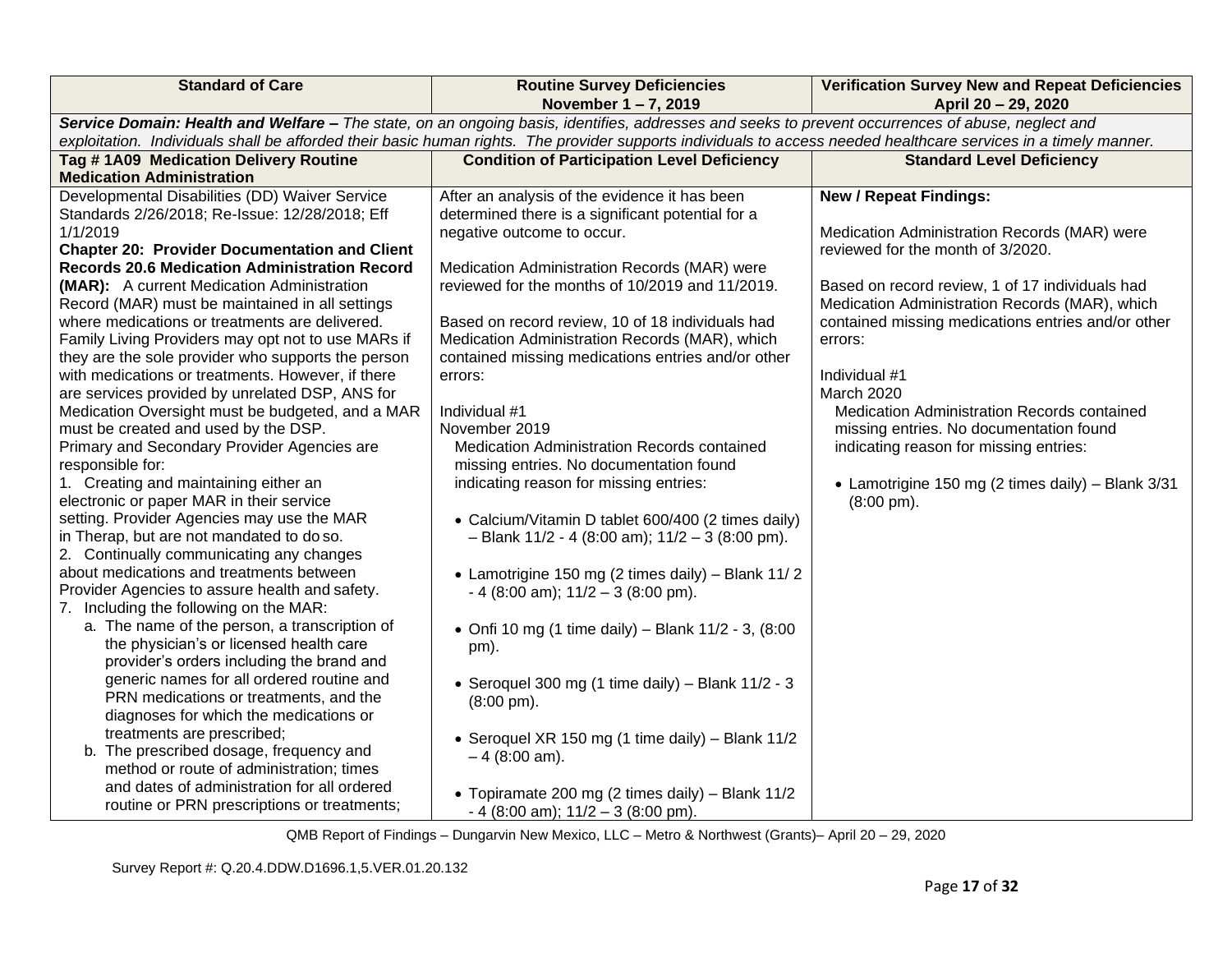|                        | over the counter (OTC) or "comfort"                                                                                                                                                                                                                                                                                                                                                                                                                                                                                                                                                                                                                                                                                                                             |                                                                                                                                                                                                                                                                                                                                                                                                                                                              |  |
|------------------------|-----------------------------------------------------------------------------------------------------------------------------------------------------------------------------------------------------------------------------------------------------------------------------------------------------------------------------------------------------------------------------------------------------------------------------------------------------------------------------------------------------------------------------------------------------------------------------------------------------------------------------------------------------------------------------------------------------------------------------------------------------------------|--------------------------------------------------------------------------------------------------------------------------------------------------------------------------------------------------------------------------------------------------------------------------------------------------------------------------------------------------------------------------------------------------------------------------------------------------------------|--|
|                        | medications or treatments and all self-                                                                                                                                                                                                                                                                                                                                                                                                                                                                                                                                                                                                                                                                                                                         | • Topiramate 200 mg $\frac{1}{2}$ tablet (1 time daily) –                                                                                                                                                                                                                                                                                                                                                                                                    |  |
|                        | selected herbal or vitamin therapy;                                                                                                                                                                                                                                                                                                                                                                                                                                                                                                                                                                                                                                                                                                                             | Blank $11/2 - 4$ (12:00 pm).                                                                                                                                                                                                                                                                                                                                                                                                                                 |  |
|                        | c. Documentation of all time limited or                                                                                                                                                                                                                                                                                                                                                                                                                                                                                                                                                                                                                                                                                                                         |                                                                                                                                                                                                                                                                                                                                                                                                                                                              |  |
|                        | discontinued medications or treatments;                                                                                                                                                                                                                                                                                                                                                                                                                                                                                                                                                                                                                                                                                                                         | Individual #3                                                                                                                                                                                                                                                                                                                                                                                                                                                |  |
|                        | d. The initials of the individual administering                                                                                                                                                                                                                                                                                                                                                                                                                                                                                                                                                                                                                                                                                                                 | October 2019                                                                                                                                                                                                                                                                                                                                                                                                                                                 |  |
|                        | or assisting with the medication delivery                                                                                                                                                                                                                                                                                                                                                                                                                                                                                                                                                                                                                                                                                                                       | Medication Administration Records contain the                                                                                                                                                                                                                                                                                                                                                                                                                |  |
|                        | and a signature page or electronic record                                                                                                                                                                                                                                                                                                                                                                                                                                                                                                                                                                                                                                                                                                                       | following medications. No Physician's Orders were                                                                                                                                                                                                                                                                                                                                                                                                            |  |
|                        | that designates the full name                                                                                                                                                                                                                                                                                                                                                                                                                                                                                                                                                                                                                                                                                                                                   | found for the following medications:                                                                                                                                                                                                                                                                                                                                                                                                                         |  |
|                        | corresponding to the initials;                                                                                                                                                                                                                                                                                                                                                                                                                                                                                                                                                                                                                                                                                                                                  | • Dynamic Balance Blend Trace Minerals 1                                                                                                                                                                                                                                                                                                                                                                                                                     |  |
|                        | e. Documentation of refused, missed, or held                                                                                                                                                                                                                                                                                                                                                                                                                                                                                                                                                                                                                                                                                                                    | capsule (1 time daily).                                                                                                                                                                                                                                                                                                                                                                                                                                      |  |
|                        | medications or treatments;                                                                                                                                                                                                                                                                                                                                                                                                                                                                                                                                                                                                                                                                                                                                      |                                                                                                                                                                                                                                                                                                                                                                                                                                                              |  |
|                        | f. Documentation of any allergic                                                                                                                                                                                                                                                                                                                                                                                                                                                                                                                                                                                                                                                                                                                                | Individual #5                                                                                                                                                                                                                                                                                                                                                                                                                                                |  |
|                        | reaction that occurred due to                                                                                                                                                                                                                                                                                                                                                                                                                                                                                                                                                                                                                                                                                                                                   | October 2019                                                                                                                                                                                                                                                                                                                                                                                                                                                 |  |
|                        | medication or treatments; and                                                                                                                                                                                                                                                                                                                                                                                                                                                                                                                                                                                                                                                                                                                                   | Medication Administration Records contained                                                                                                                                                                                                                                                                                                                                                                                                                  |  |
| g.                     | For PRN medications or treatments:                                                                                                                                                                                                                                                                                                                                                                                                                                                                                                                                                                                                                                                                                                                              | missing entries. No documentation found                                                                                                                                                                                                                                                                                                                                                                                                                      |  |
|                        | i. instructions for the use of the PRN                                                                                                                                                                                                                                                                                                                                                                                                                                                                                                                                                                                                                                                                                                                          | indicating reason for missing entries:                                                                                                                                                                                                                                                                                                                                                                                                                       |  |
|                        |                                                                                                                                                                                                                                                                                                                                                                                                                                                                                                                                                                                                                                                                                                                                                                 |                                                                                                                                                                                                                                                                                                                                                                                                                                                              |  |
|                        |                                                                                                                                                                                                                                                                                                                                                                                                                                                                                                                                                                                                                                                                                                                                                                 |                                                                                                                                                                                                                                                                                                                                                                                                                                                              |  |
|                        |                                                                                                                                                                                                                                                                                                                                                                                                                                                                                                                                                                                                                                                                                                                                                                 |                                                                                                                                                                                                                                                                                                                                                                                                                                                              |  |
|                        |                                                                                                                                                                                                                                                                                                                                                                                                                                                                                                                                                                                                                                                                                                                                                                 |                                                                                                                                                                                                                                                                                                                                                                                                                                                              |  |
|                        |                                                                                                                                                                                                                                                                                                                                                                                                                                                                                                                                                                                                                                                                                                                                                                 |                                                                                                                                                                                                                                                                                                                                                                                                                                                              |  |
|                        |                                                                                                                                                                                                                                                                                                                                                                                                                                                                                                                                                                                                                                                                                                                                                                 |                                                                                                                                                                                                                                                                                                                                                                                                                                                              |  |
|                        |                                                                                                                                                                                                                                                                                                                                                                                                                                                                                                                                                                                                                                                                                                                                                                 |                                                                                                                                                                                                                                                                                                                                                                                                                                                              |  |
|                        |                                                                                                                                                                                                                                                                                                                                                                                                                                                                                                                                                                                                                                                                                                                                                                 |                                                                                                                                                                                                                                                                                                                                                                                                                                                              |  |
|                        |                                                                                                                                                                                                                                                                                                                                                                                                                                                                                                                                                                                                                                                                                                                                                                 |                                                                                                                                                                                                                                                                                                                                                                                                                                                              |  |
|                        |                                                                                                                                                                                                                                                                                                                                                                                                                                                                                                                                                                                                                                                                                                                                                                 |                                                                                                                                                                                                                                                                                                                                                                                                                                                              |  |
|                        |                                                                                                                                                                                                                                                                                                                                                                                                                                                                                                                                                                                                                                                                                                                                                                 |                                                                                                                                                                                                                                                                                                                                                                                                                                                              |  |
|                        |                                                                                                                                                                                                                                                                                                                                                                                                                                                                                                                                                                                                                                                                                                                                                                 |                                                                                                                                                                                                                                                                                                                                                                                                                                                              |  |
|                        |                                                                                                                                                                                                                                                                                                                                                                                                                                                                                                                                                                                                                                                                                                                                                                 |                                                                                                                                                                                                                                                                                                                                                                                                                                                              |  |
|                        | iii. documentation of the effectiveness of                                                                                                                                                                                                                                                                                                                                                                                                                                                                                                                                                                                                                                                                                                                      | • Olanzapine 10 mg (1 time daily) – Blank $10/27$ ,                                                                                                                                                                                                                                                                                                                                                                                                          |  |
|                        | the PRN medication or treatment.                                                                                                                                                                                                                                                                                                                                                                                                                                                                                                                                                                                                                                                                                                                                |                                                                                                                                                                                                                                                                                                                                                                                                                                                              |  |
|                        |                                                                                                                                                                                                                                                                                                                                                                                                                                                                                                                                                                                                                                                                                                                                                                 |                                                                                                                                                                                                                                                                                                                                                                                                                                                              |  |
|                        |                                                                                                                                                                                                                                                                                                                                                                                                                                                                                                                                                                                                                                                                                                                                                                 |                                                                                                                                                                                                                                                                                                                                                                                                                                                              |  |
|                        |                                                                                                                                                                                                                                                                                                                                                                                                                                                                                                                                                                                                                                                                                                                                                                 | 28, 30 (8:00 pm).                                                                                                                                                                                                                                                                                                                                                                                                                                            |  |
|                        |                                                                                                                                                                                                                                                                                                                                                                                                                                                                                                                                                                                                                                                                                                                                                                 |                                                                                                                                                                                                                                                                                                                                                                                                                                                              |  |
|                        |                                                                                                                                                                                                                                                                                                                                                                                                                                                                                                                                                                                                                                                                                                                                                                 | Individual #6                                                                                                                                                                                                                                                                                                                                                                                                                                                |  |
|                        |                                                                                                                                                                                                                                                                                                                                                                                                                                                                                                                                                                                                                                                                                                                                                                 | October 2019                                                                                                                                                                                                                                                                                                                                                                                                                                                 |  |
|                        |                                                                                                                                                                                                                                                                                                                                                                                                                                                                                                                                                                                                                                                                                                                                                                 | Medication Administration Records contained                                                                                                                                                                                                                                                                                                                                                                                                                  |  |
|                        |                                                                                                                                                                                                                                                                                                                                                                                                                                                                                                                                                                                                                                                                                                                                                                 |                                                                                                                                                                                                                                                                                                                                                                                                                                                              |  |
|                        |                                                                                                                                                                                                                                                                                                                                                                                                                                                                                                                                                                                                                                                                                                                                                                 |                                                                                                                                                                                                                                                                                                                                                                                                                                                              |  |
|                        |                                                                                                                                                                                                                                                                                                                                                                                                                                                                                                                                                                                                                                                                                                                                                                 |                                                                                                                                                                                                                                                                                                                                                                                                                                                              |  |
| training;<br>Services; | medication or treatment which must include<br>observable signs/symptoms or<br>circumstances in which the medication or<br>treatment is to be used and the number of<br>doses that may be used in a 24-hour<br>period;<br>ii. clear documentation that the DSP<br>contacted the agency nurse prior to<br>assisting with the medication or<br>treatment, unless the DSP is a Family<br>Living Provider related by affinity of<br>consanguinity; and<br><b>Chapter 10 Living Care Arrangements</b><br>10.3.4 Medication Assessment and Delivery:<br>Living Supports Provider Agencies must support and<br>comply with:<br>1. the processes identified in the DDSD AWMD<br>2. the nursing and DSP functions identified in<br>the Chapter 13.3 Part 2- Adult Nursing | • Docusate Sodium 100 mg (2 times daily) -<br>Blank 10/30 (8:00 pm).<br>• Lamotrigine 100 mg (2 times daily) - Blank<br>10/30 (8:00 pm).<br>• Lorazepam 2mg (3 times daily) - Blank 10/27,<br>28, 30 (8:00 pm).<br>• Melatonin 5mg (1 time daily) - Blank 10/27, 28,<br>30 (at bedtime).<br>28, 30 (at bedtime).<br>• Omega 31,000 mg (2 times daily) – Blank $10/27$ ,<br>missing entries. No documentation found<br>indicating reason for missing entries: |  |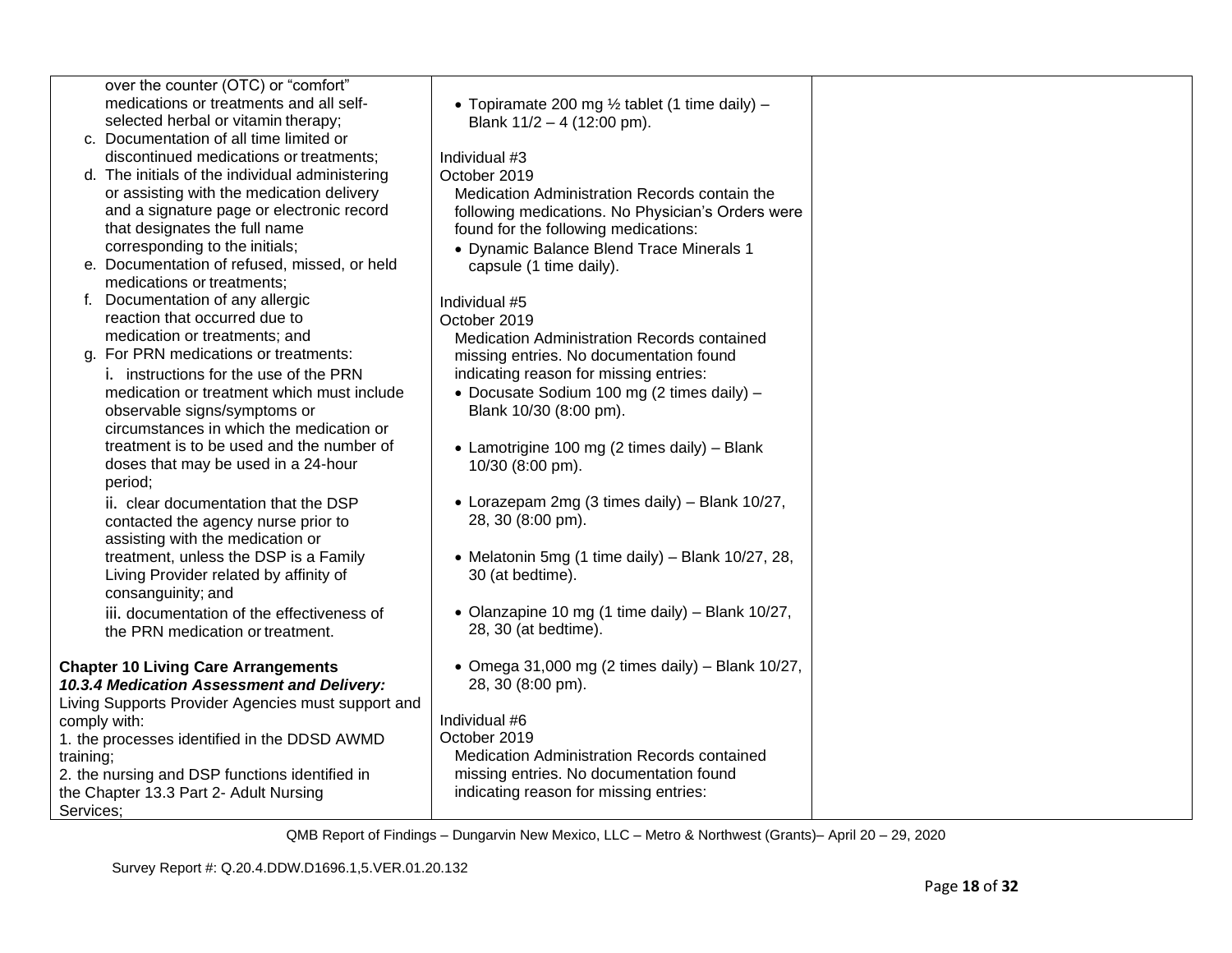| 3. all Board of Pharmacy regulations as noted in<br>Chapter 16.5 Board of Pharmacy; and<br>4. documentation requirements in a<br>Medication Administration Record (MAR) as<br>described in Chapter 20.6 Medication<br>Administration Record (MAR).                                                                                                                                                                                                                                                                                                                                                                                                                                                                                                                                                                                                                                                                                                                                                                                                                  | • Amitiza 24 mcg (2 times daily) - Blank 10/15<br>$(7:00 \text{ am})$ ; 10/31 (6:00 pm)<br>· Docusate Sodium 100 mg (2 times daily) -<br>Blank 10/15 (6:00 am).                                                                                                                                                                                                                                                                                                                                                                                                                                                                                                                                                                                                                                                                                                                                             |  |
|---------------------------------------------------------------------------------------------------------------------------------------------------------------------------------------------------------------------------------------------------------------------------------------------------------------------------------------------------------------------------------------------------------------------------------------------------------------------------------------------------------------------------------------------------------------------------------------------------------------------------------------------------------------------------------------------------------------------------------------------------------------------------------------------------------------------------------------------------------------------------------------------------------------------------------------------------------------------------------------------------------------------------------------------------------------------|-------------------------------------------------------------------------------------------------------------------------------------------------------------------------------------------------------------------------------------------------------------------------------------------------------------------------------------------------------------------------------------------------------------------------------------------------------------------------------------------------------------------------------------------------------------------------------------------------------------------------------------------------------------------------------------------------------------------------------------------------------------------------------------------------------------------------------------------------------------------------------------------------------------|--|
| NMAC 16.19.11.8 MINIMUM STANDARDS:<br>A. MINIMUM STANDARDS FOR THE<br>DISTRIBUTION, STORAGE, HANDLING AND<br>RECORD KEEPING OF DRUGS:<br>(d) The facility shall have a Medication<br>Administration Record (MAR) documenting<br>medication administered to residents, including<br>over-the-counter medications. This<br>documentation shall include:<br>Name of resident;<br>(i)<br>(ii)<br>Date given;<br>Drug product name;<br>(iii)<br>(iv) Dosage and form;<br>Strength of drug;<br>(V)<br>(vi) Route of administration;<br>(vii) How often medication is to be taken;<br>(viii) Time taken and staff initials;<br>Dates when the medication is discontinued<br>(ix)<br>or changed;<br>The name and initials of all staff<br>(x)<br>administering medications.<br><b>Model Custodial Procedure Manual</b><br><b>D. Administration of Drugs</b><br>Unless otherwise stated by practitioner, patients<br>will not be allowed to administer their own<br>medications.<br>Document the practitioner's order authorizing the<br>self-administration of medications. | • Haloperidol 5 mg (3 times daily) - Blank 10/15<br>$(7:00 \text{ am})$ .<br>• Lactulose 20 gm/30 ml (3 times daily) - Blank<br>10/15 (6:00 am).<br>• Lamotrigine 200 mg (2 times daily) – Blank<br>10/15 (6:00 am).<br>• Paroxetine 40 mg (2 times daily) – Blank $10/15$<br>$(6:00 \text{ am})$ .<br>• Senna Laxative 8.6 mg (2 times daily) - Blank<br>10/15 (8:00 am).<br>Medication Administration Records contain the<br>following medications. No Physician's Orders were<br>found for the following medications:<br>• Trazodone 50 mg (1 time daily)<br>November 2019<br>Medication Administration Records contained<br>missing entries. No documentation found<br>indicating reason for missing entries:<br>• Amitiza 24 mcg (1 time daily) - Blank $11/4$ (7:00<br>am).<br>• Docusate Sodium 100 mg (2 times daily) -<br>Blank 11/4 (6:00 am).<br>• Haloperidol 5 mg (3 times daily) - Blank 11/4 |  |
| All PRN (As needed) medications shall have<br>complete detail instructions regarding the<br>administering of the medication. This shall include:                                                                                                                                                                                                                                                                                                                                                                                                                                                                                                                                                                                                                                                                                                                                                                                                                                                                                                                    | $(7:00 \text{ am})$ ; 11/4 $(2:00 \text{ pm})$ .<br>• Lactulose 20 gm/30 ml (3 times daily) - Blank<br>11/4 (6:00 am); 11/4 (12:00 pm).<br>OMD Depart of Finalisms Divergentia New Mexico LLC Metro & Newthwest (Cropte) April 00, 00,000                                                                                                                                                                                                                                                                                                                                                                                                                                                                                                                                                                                                                                                                   |  |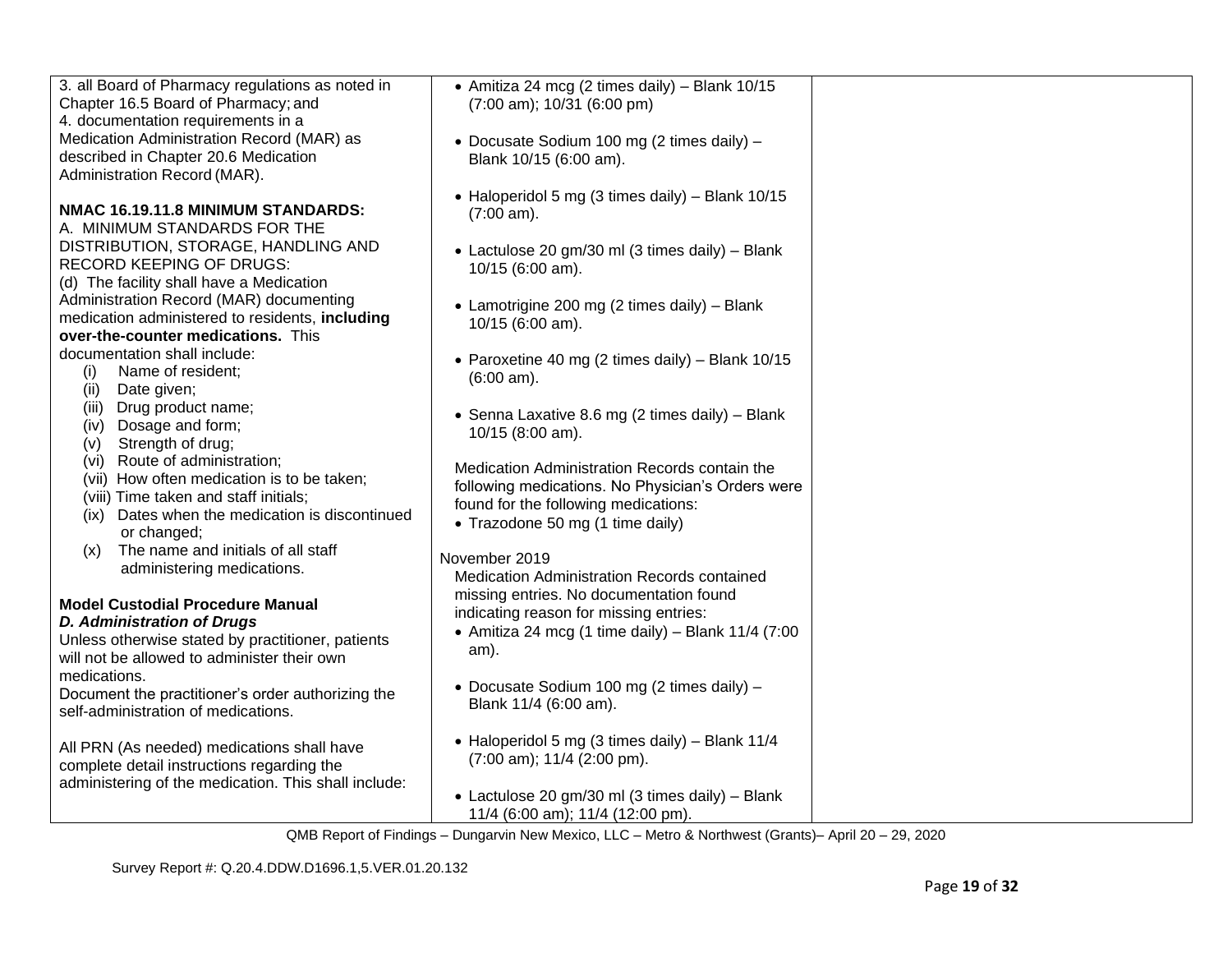|   | symptoms that indicate the use of the               |                                                                                                                                                                                                                                         |  |
|---|-----------------------------------------------------|-----------------------------------------------------------------------------------------------------------------------------------------------------------------------------------------------------------------------------------------|--|
|   | medication,                                         |                                                                                                                                                                                                                                         |  |
|   |                                                     | • Lamotrigine 200 mg (2 times daily) - Blank 11/4                                                                                                                                                                                       |  |
| ➤ | exact dosage to be used, and                        | $(6:00 \text{ am})$ .                                                                                                                                                                                                                   |  |
| ➤ | the exact amount to be used in a 24-hour<br>period. | • Paroxetine 40 mg (2 times daily) - Blank 11/4<br>$(6:00 \text{ am})$ .                                                                                                                                                                |  |
|   |                                                     | • Senna Laxative 8.6 mg (2 times daily) - Blank<br>11/4 (8:00 am).                                                                                                                                                                      |  |
|   |                                                     | Individual #7<br>October 2019<br>Medication Administration Records contained<br>missing entries. No documentation found<br>indicating reason for missing entries:<br>• Naltrexone 50 mg (1 time daily) - Blank 10/20 -<br>31 (8:00 am). |  |
|   |                                                     | • Onfi 10 mg (1 time daily) - Blank 10/30 (8:00<br>pm).                                                                                                                                                                                 |  |
|   |                                                     | • Peridex .12% (2 times daily) – Blank $10/1 - 30$<br>(8:00 am and 8:00 pm).                                                                                                                                                            |  |
|   |                                                     | November 2019<br>Medication Administration Records contained<br>missing entries. No documentation found<br>indicating reason for missing entries:<br>• Lactulose 10 GM/1.5 mL (1 time daily) - Blank<br>11/4 (8:00 am).                 |  |
|   |                                                     | Medication Administration Records contain the<br>following medications. Medications were not found<br>in the home:<br>• Triamcinolone 55 mcg                                                                                            |  |
|   |                                                     | Individual #9<br>October 2019<br>Medication Administration Records contained<br>missing entries. No documentation found<br>indicating reason for missing entries:                                                                       |  |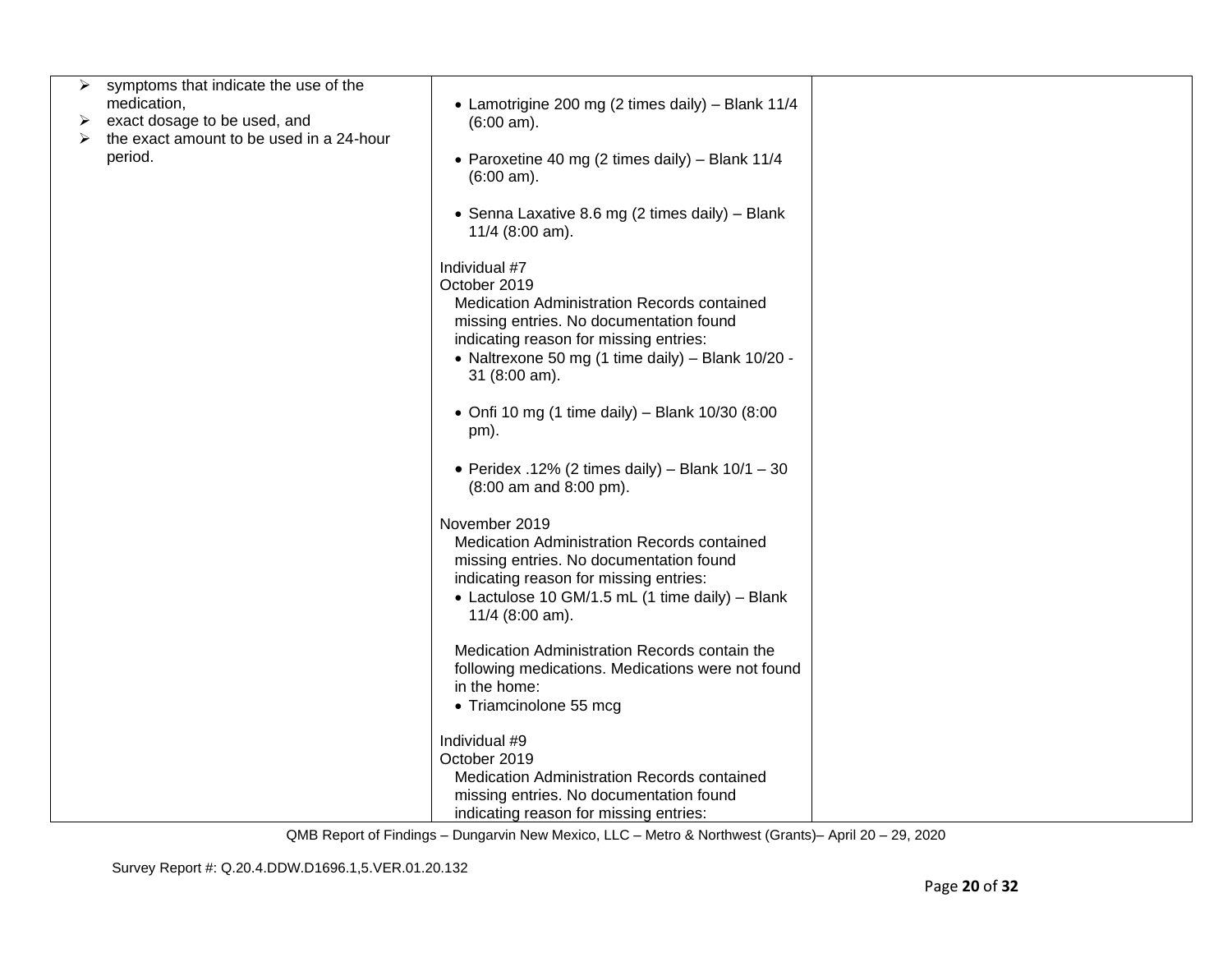| • Calcium Citrate - Vit D Caplet 315 - 200 mg (1<br>time daily) - Blank 10/22, 30 (9:00 pm).                                                                                                                                                   |  |
|------------------------------------------------------------------------------------------------------------------------------------------------------------------------------------------------------------------------------------------------|--|
| • Depakote Dr 125 mg (1 time daily) - Blank<br>10/22, 30 (9:00 pm).                                                                                                                                                                            |  |
| • Risperidone 1 mg (1 time daily) - Blank 10/22,<br>30 (9:00 pm).                                                                                                                                                                              |  |
| • Vitamin D2 50,000 units (1 time daily) - Blank<br>10/30 (9:00 am).                                                                                                                                                                           |  |
| November 2019<br>Medication Administration Records contained<br>missing entries. No documentation found<br>indicating reason for missing entries:<br>• Calcium Citrate - Vit D Caplet 315 - 200 mg (1<br>time daily) - Blank $11/4$ (9:00 pm). |  |
| • Depakote Dr 125 mg (1 time daily) - Blank 11/4<br>$(9:00 \text{ pm})$ .                                                                                                                                                                      |  |
| • Risperidone 1 mg (1 time daily) - Blank 11/4<br>$(9:00 \text{ pm})$ .                                                                                                                                                                        |  |
| Individual #10<br>October 2019<br>Medication Administration Records contain the<br>following medications. No Physician's Orders were<br>found for the following medications:<br>• ES Probiotic 50 billion active cultures (1 time<br>daily).   |  |
| • Nexium Dr 40 mg (1 time daily).                                                                                                                                                                                                              |  |
| • Pro-Stat Sugar Free Liquid 30 ml (1 time daily).                                                                                                                                                                                             |  |
| Individual #11<br>October 2019                                                                                                                                                                                                                 |  |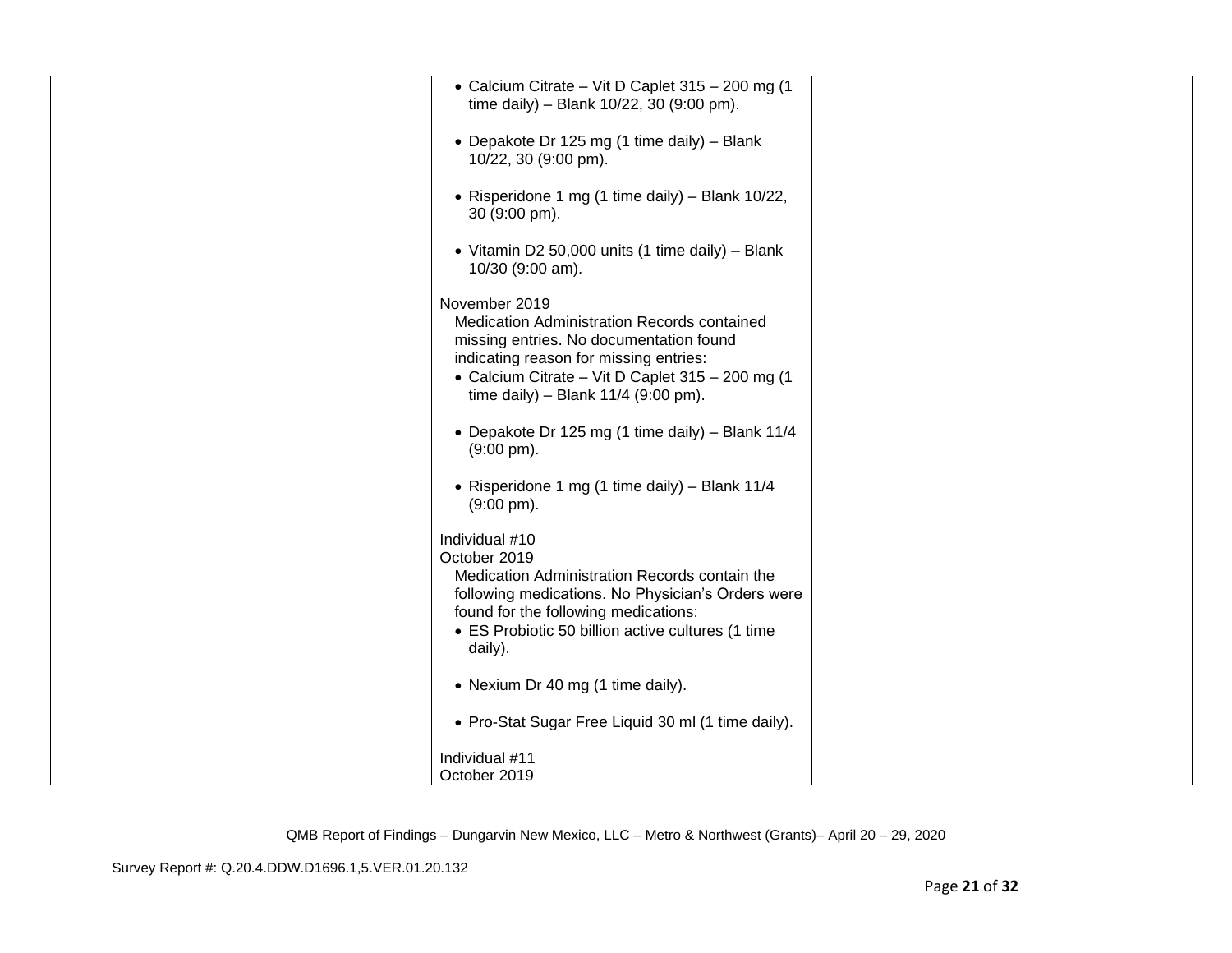| Medication Administration Records contained<br>missing entries. No documentation found<br>indicating reason for missing entries:<br>• Omeprazole Dr 20 mg (2 times daily) - Blank<br>10/11 (5:00 pm).                                    |  |
|------------------------------------------------------------------------------------------------------------------------------------------------------------------------------------------------------------------------------------------|--|
| • Risperidone .5 mg (2 times daily) - Blank 10/11<br>$(8:00 \text{ pm})$ .                                                                                                                                                               |  |
| Individual #13<br>November 2019<br>Medication Administration Records contained<br>missing entries. No documentation found<br>indicating reason for missing entries:<br>• Divaloprex ER 500 mg (2 times daily) - Blank<br>11/2 (7:00 pm). |  |
| • Eliquis 5 mg - Blank 11/2 (8:00 pm).                                                                                                                                                                                                   |  |
| • Gabapentin 800 mg (3 times daily) - Blank 11/1,<br>4, 5 (2:00 pm).                                                                                                                                                                     |  |
| • Levetiracetam 750 mg (2 times daily) – Blank<br>11/2 (7:00 pm).                                                                                                                                                                        |  |
| • Oyster Shell Calcium Vita Tablet (3 times daily)<br>$-$ Blank 11/1, 4, 5 (12:00 pm); 11/2 (7:00 pm).                                                                                                                                   |  |
| Medication Administration Records contain the<br>following medications. Medications were not found<br>in the home:<br>• Aldendronate Sodium 70 mg (1 time a week)                                                                        |  |
| Individual #17<br>October 2019<br>Medication Administration Records contained<br>missing entries. No documentation found<br>indicating reason for missing entries:<br>• Gabapentin 300 mg (3 times daily) - Blank<br>10/25 (12:00 pm).   |  |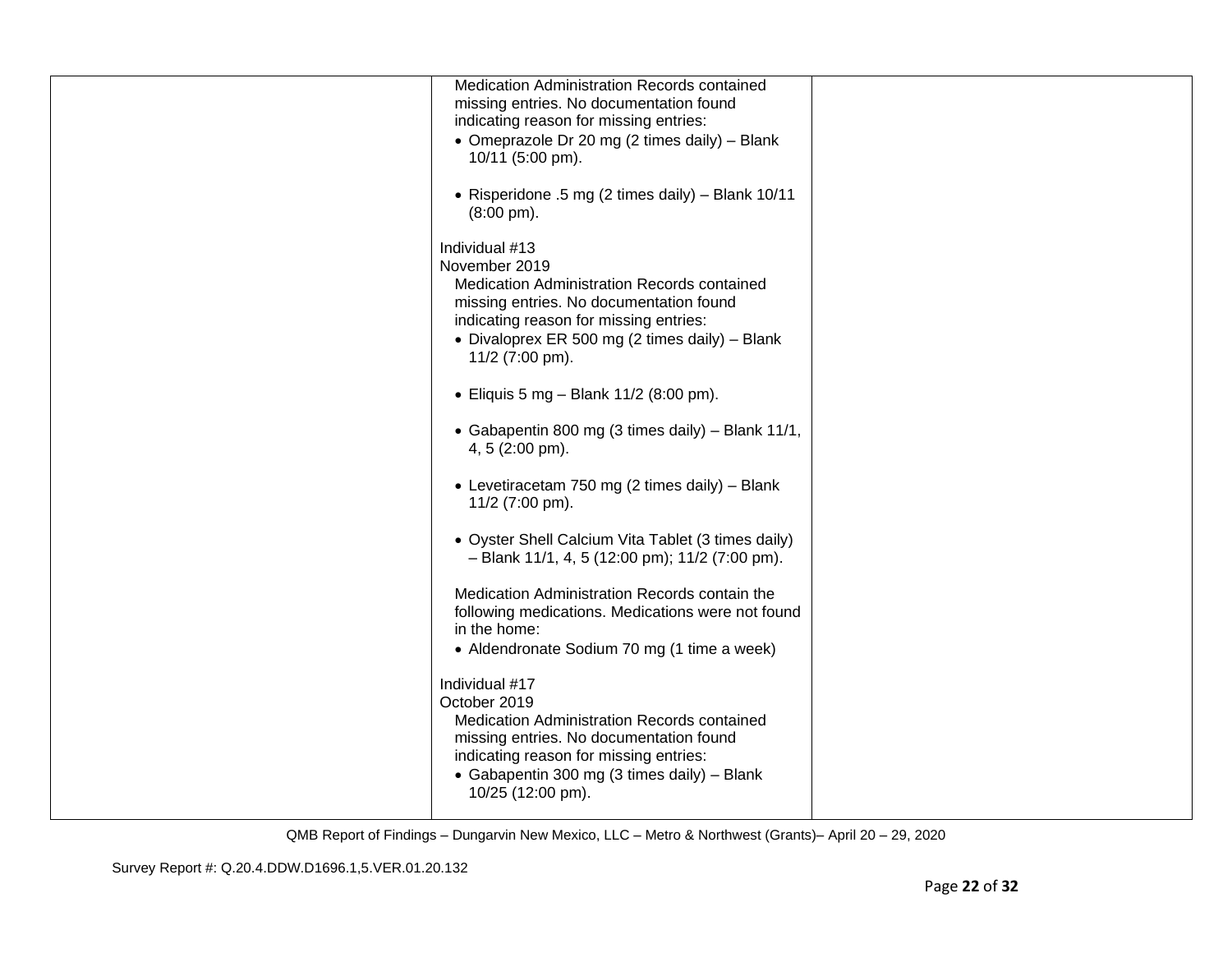| • Olanzapine 5 mg (1 time daily) - Blank 10/30<br>$(8:00 \text{ pm})$ .                                                                                                                                                         |  |
|---------------------------------------------------------------------------------------------------------------------------------------------------------------------------------------------------------------------------------|--|
| November 2019<br>Medication Administration Records contained<br>missing entries. No documentation found<br>indicating reason for missing entries:<br>• Gabapentin 300 mg (3 times daily) - Blank 11/5<br>$(12:00 \text{ pm})$ . |  |
|                                                                                                                                                                                                                                 |  |
|                                                                                                                                                                                                                                 |  |
|                                                                                                                                                                                                                                 |  |
|                                                                                                                                                                                                                                 |  |
|                                                                                                                                                                                                                                 |  |
|                                                                                                                                                                                                                                 |  |
|                                                                                                                                                                                                                                 |  |
|                                                                                                                                                                                                                                 |  |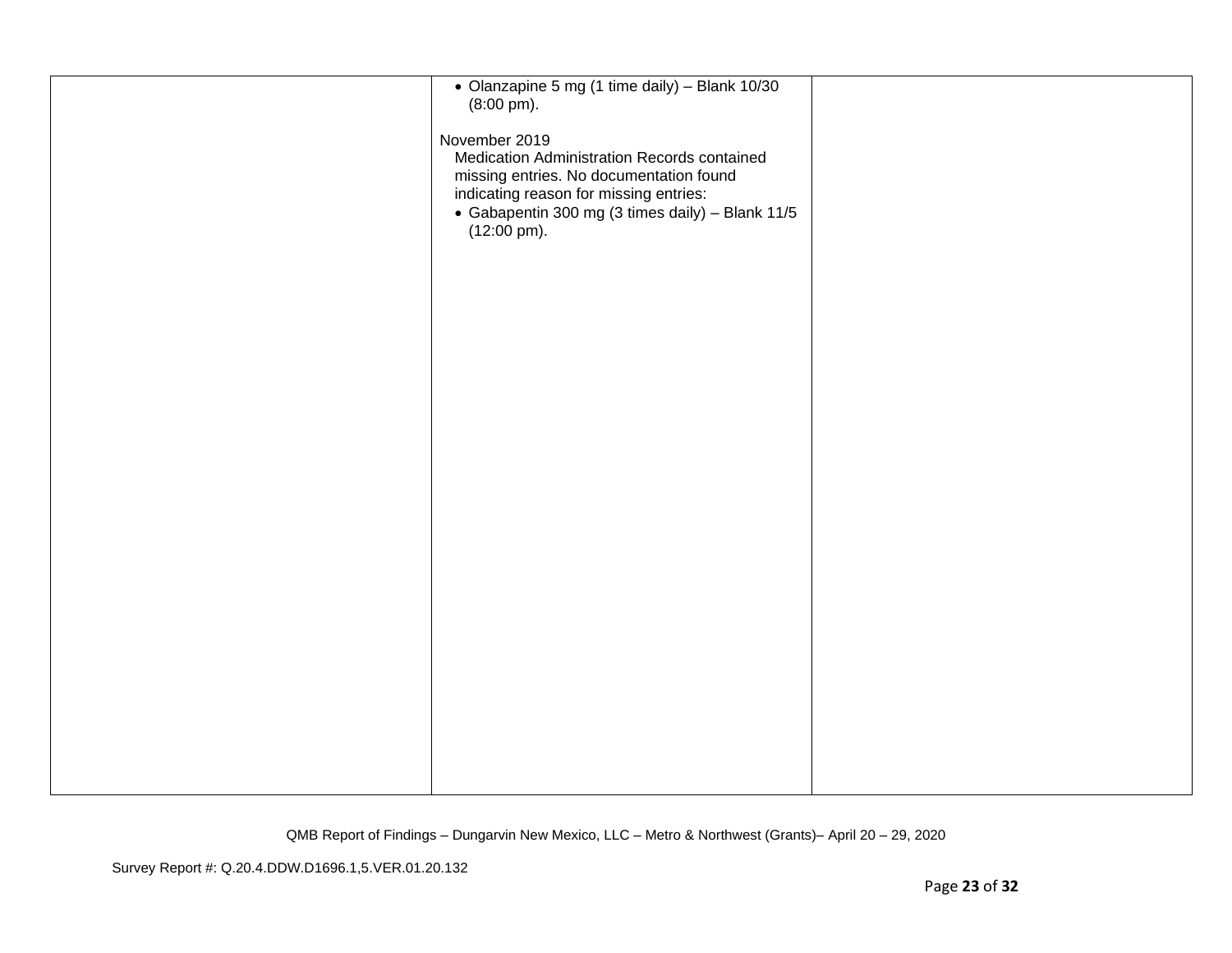| Tag #1A09.1 Medication Delivery PRN<br><b>Medication Administration</b>                                                                                                                                                                                                                                                                                                                                                                                                                                                                                                                                      | <b>Condition of Participation Level Deficiency</b>                                                                                                                                                                                                                                                                                             | <b>Standard Level Deficiency</b>                                                                                                                                                                                                                                                                                                               |
|--------------------------------------------------------------------------------------------------------------------------------------------------------------------------------------------------------------------------------------------------------------------------------------------------------------------------------------------------------------------------------------------------------------------------------------------------------------------------------------------------------------------------------------------------------------------------------------------------------------|------------------------------------------------------------------------------------------------------------------------------------------------------------------------------------------------------------------------------------------------------------------------------------------------------------------------------------------------|------------------------------------------------------------------------------------------------------------------------------------------------------------------------------------------------------------------------------------------------------------------------------------------------------------------------------------------------|
| Developmental Disabilities (DD) Waiver Service<br>Standards 2/26/2018; Re-Issue: 12/28/2018; Eff<br>1/1/2019<br><b>Chapter 20: Provider Documentation and Client</b><br>Records 20.6 Medication Administration Record<br>(MAR): A current Medication Administration<br>Record (MAR) must be maintained in all settings                                                                                                                                                                                                                                                                                       | After an analysis of the evidence it has been<br>determined there is a significant potential for a<br>negative outcome to occur.<br>Medication Administration Records (MAR) were<br>reviewed for the months of 10/2019 and 11/2019.                                                                                                            | <b>New / Repeat Findings:</b><br>Medication Administration Records (MAR) were<br>reviewed for the month of 3/2020<br>Based on record review, 2 of 17 individuals had<br>PRN Medication Administration Records (MAR),                                                                                                                           |
| where medications or treatments are delivered.<br>Family Living Providers may opt not to use MARs if<br>they are the sole provider who supports the person<br>with medications or treatments. However, if there<br>are services provided by unrelated DSP, ANS for<br>Medication Oversight must be budgeted, and a MAR<br>must be created and used by the DSP.<br>Primary and Secondary Provider Agencies are<br>responsible for:<br>1. Creating and maintaining either an                                                                                                                                   | Based on record review, 5 of 18 individuals had<br>PRN Medication Administration Records (MAR),<br>which contained missing elements as required by<br>standard:<br>Individual #3<br>October 2019<br>Medication Administration Records contain the<br>following medications. No Physician's Orders were<br>found for the following medications: | which contained missing elements as required by<br>standard:<br>Individual #6<br>March 2020<br>No Effectiveness was noted on the Medication<br>Administration Record for the following PRN<br>medication:<br>• Magnesium Citrate Solution 150 ml - PRN -                                                                                       |
| electronic or paper MAR in their service<br>setting. Provider Agencies may use the MAR<br>in Therap, but are not mandated to do so.<br>2. Continually communicating any changes<br>about medications and treatments between<br>Provider Agencies to assure health and safety.<br>7. Including the following on the MAR:<br>a. The name of the person, a transcription of                                                                                                                                                                                                                                     | • Aller $-7$ (PRN).<br>• Aloe Vera Gel (PRN).<br>• Benadryl 25 mg (PRN).<br>• Tea tree and E Cream (PRN).                                                                                                                                                                                                                                      | 3/1, 19 (given 1 time).<br>Individual #10<br>March 2020<br>No Effectiveness was noted on the Medication<br>Administration Record for the following PRN<br>medication:                                                                                                                                                                          |
| the physician's or licensed health care<br>provider's orders including the brand and<br>generic names for all ordered routine and<br>PRN medications or treatments, and the<br>diagnoses for which the medications or<br>treatments are prescribed;<br>b. The prescribed dosage, frequency and<br>method or route of administration; times<br>and dates of administration for all ordered<br>routine or PRN prescriptions or treatments;<br>over the counter (OTC) or "comfort"<br>medications or treatments and all self-<br>selected herbal or vitamin therapy;<br>c. Documentation of all time limited or | Individual #4<br>October 2019<br>No Effectiveness was noted on the Medication<br>Administration Record for the following PRN<br>medication:<br>• Lorazepam 2 mg - PRN - 10/4 (given 1 time).<br>Individual #6<br>October 2019<br>No Effectiveness was noted on the Medication<br>Administration Record for the following PRN<br>medication:    | • Loperamide 2 mg $-$ PRN $-$ 3/28 (given 1 time).<br>As indicated by the Medication Administration<br>Records the individual is to take Tizanidine HCL 2<br>mg (PRN) oral. According to the Physician's<br>Orders, Tizanidine HCL 2 mg is to be taken PRN<br>g-tube. Medication Administration Record and<br>Physician's Orders do not match. |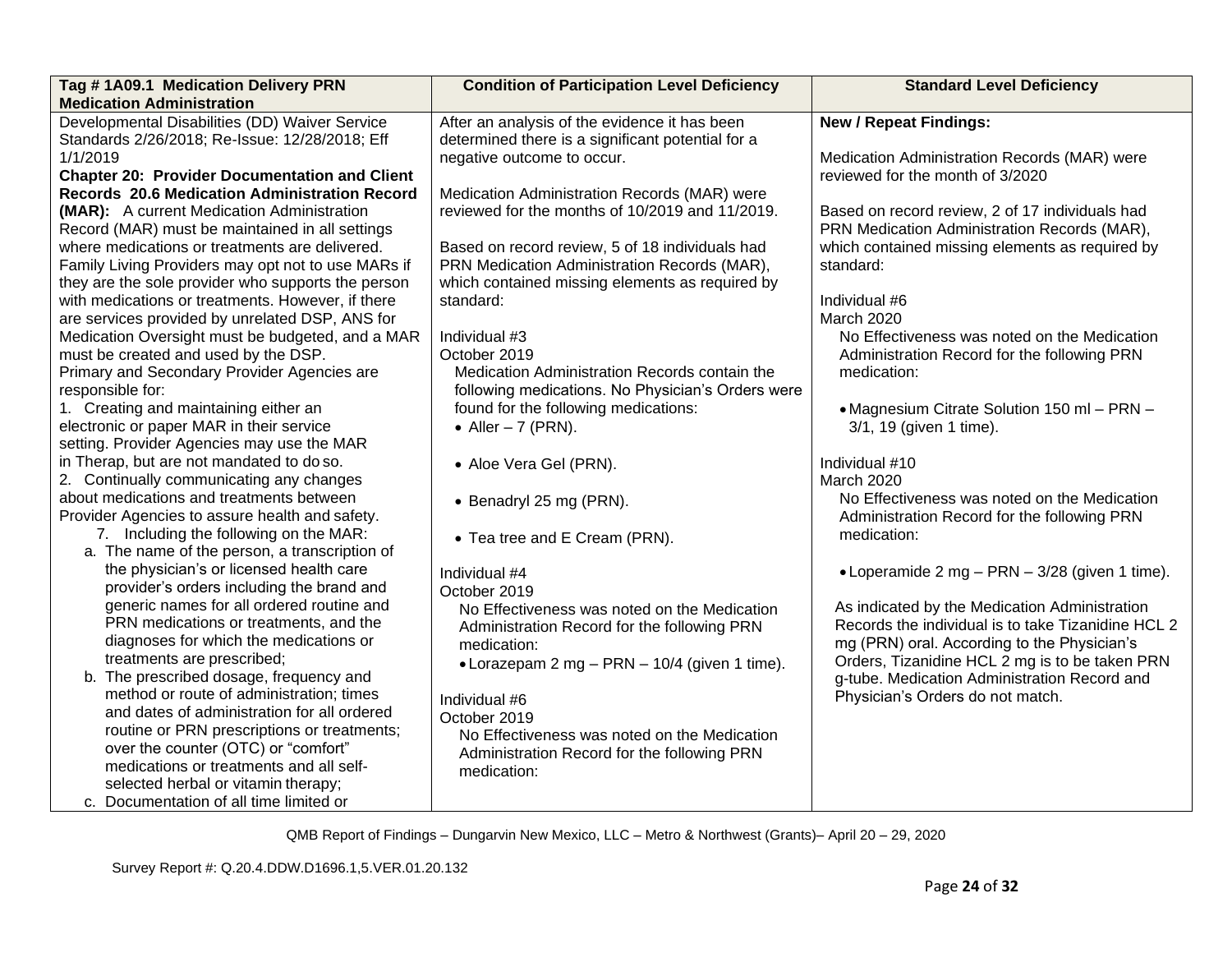| discontinued medications or treatments;                                                  | • Magnesium Citrate Solution 150 ml - PRN -       |  |
|------------------------------------------------------------------------------------------|---------------------------------------------------|--|
| d. The initials of the individual administering                                          | 10/8, 31 (given 1 time).                          |  |
| or assisting with the medication delivery<br>and a signature page or electronic record   | Medication Administration Records contain the     |  |
| that designates the full name                                                            | following medications. No Physician's Orders were |  |
| corresponding to the initials;                                                           | found for the following medications:              |  |
| e. Documentation of refused, missed, or held                                             | • Acetaminophen 500 mg (PRN).                     |  |
| medications or treatments;                                                               |                                                   |  |
| f. Documentation of any allergic<br>reaction that occurred due to                        | • Cetirizine HCL 10 mg (PRN).                     |  |
| medication or treatments; and<br>g. For PRN medications or treatments:                   | • Enema (PRN).                                    |  |
| i. instructions for the use of the PRN                                                   | • Ibuprofen 200 mg (PRN).                         |  |
| medication or treatment which must include<br>observable signs/symptoms or               |                                                   |  |
| circumstances in which the medication or                                                 | • Loperamide 2 mg (PRN).                          |  |
| treatment is to be used and the number of                                                | • Lorazepam .5 mg (PRN).                          |  |
| doses that may be used in a 24-hour                                                      |                                                   |  |
| period;<br>ii. clear documentation that the DSP                                          | • Magnesium Citrate Solution 150 ml (PRN).        |  |
| contacted the agency nurse prior to                                                      | • Milk of Magnesia Suspension 30 ml (PRN).        |  |
| assisting with the medication or                                                         |                                                   |  |
| treatment, unless the DSP is a Family                                                    | • Ondansteron HCL 4 mg (PRN).                     |  |
| Living Provider related by affinity of                                                   |                                                   |  |
| consanguinity; and                                                                       | • Pink Bismuth 30 ml (PRN).                       |  |
| iii. documentation of the effectiveness of                                               |                                                   |  |
| the PRN medication or treatment.                                                         | • Triple Antibiotic Ointment (PRN).               |  |
| <b>Chapter 10 Living Care Arrangements</b><br>10.3.4 Medication Assessment and Delivery: | • Tussin DM Cough Syrup 10 ml (PRN).              |  |
| Living Supports Provider Agencies must support and                                       | Individual #7                                     |  |
| comply with:                                                                             | October 2019                                      |  |
| 1. the processes identified in the DDSD                                                  | No Effectiveness was noted on the Medication      |  |
| AWMD training;                                                                           | Administration Record for the following PRN       |  |
| 2. the nursing and DSP functions identified in                                           | medication:                                       |  |
| the Chapter 13.3 Part 2- Adult Nursing<br>Services;                                      | • Tramadol HCL 50 mg - PRN - 10/23 (given 2       |  |
| 3. all Board of Pharmacy regulations as noted in                                         | times), 10/25 (given 1 time).                     |  |
| Chapter 16.5 Board of Pharmacy; and                                                      | Individual #11                                    |  |
| 4. documentation requirements in a                                                       | October 2019                                      |  |
| Medication Administration Record (MAR) as                                                |                                                   |  |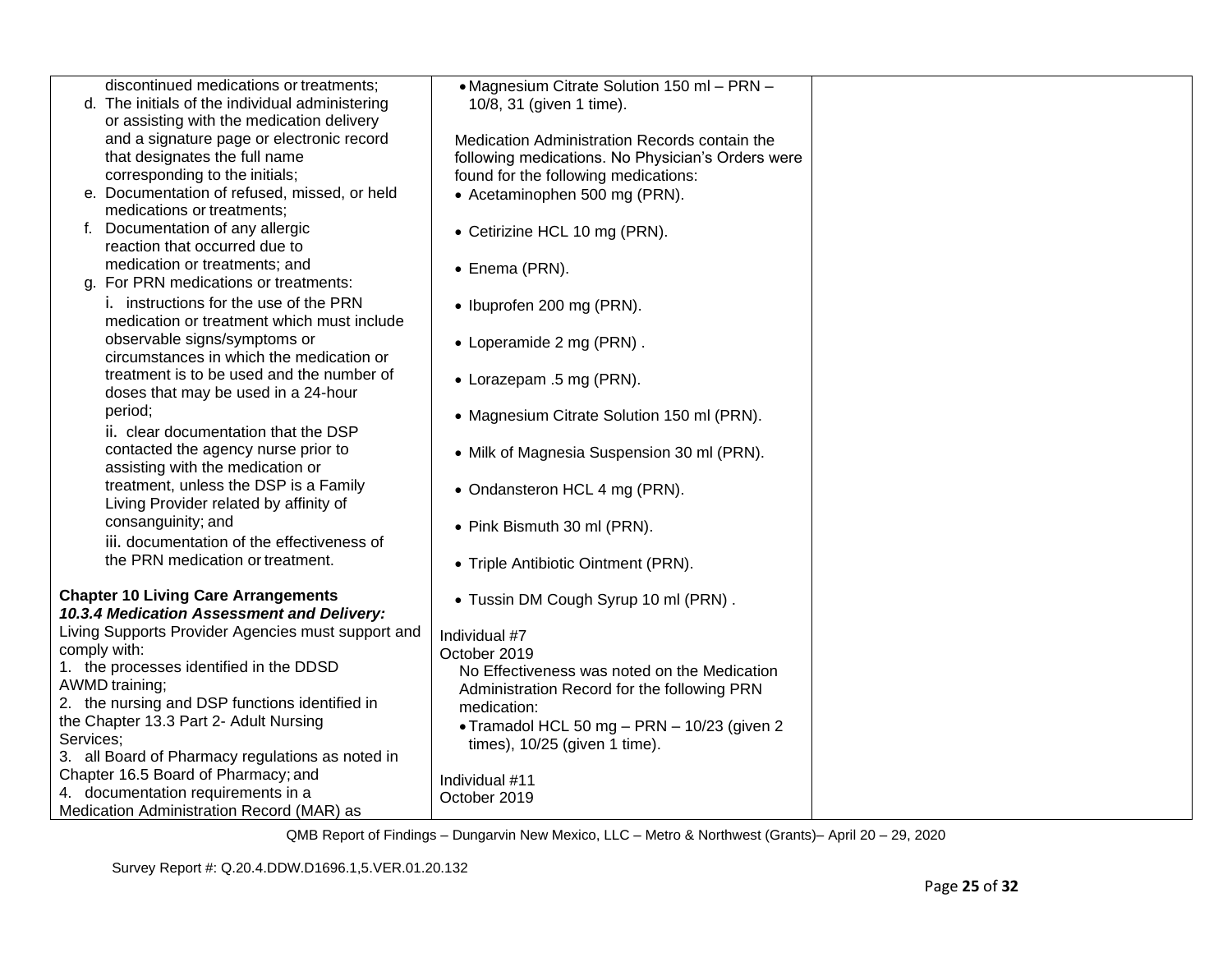| described in Chapter 20.6 Medication<br>Administration Record (MAR). | No Effectiveness was noted on the Medication<br>Administration Record for the following PRN<br>medication: |  |
|----------------------------------------------------------------------|------------------------------------------------------------------------------------------------------------|--|
|                                                                      | • Oxycodone – Acetaminophen 5- 325 mg – PRN<br>– 10/11 (given 1 time).                                     |  |
|                                                                      |                                                                                                            |  |
|                                                                      |                                                                                                            |  |
|                                                                      |                                                                                                            |  |
|                                                                      |                                                                                                            |  |
|                                                                      |                                                                                                            |  |
|                                                                      |                                                                                                            |  |
|                                                                      |                                                                                                            |  |
|                                                                      |                                                                                                            |  |
|                                                                      |                                                                                                            |  |
|                                                                      |                                                                                                            |  |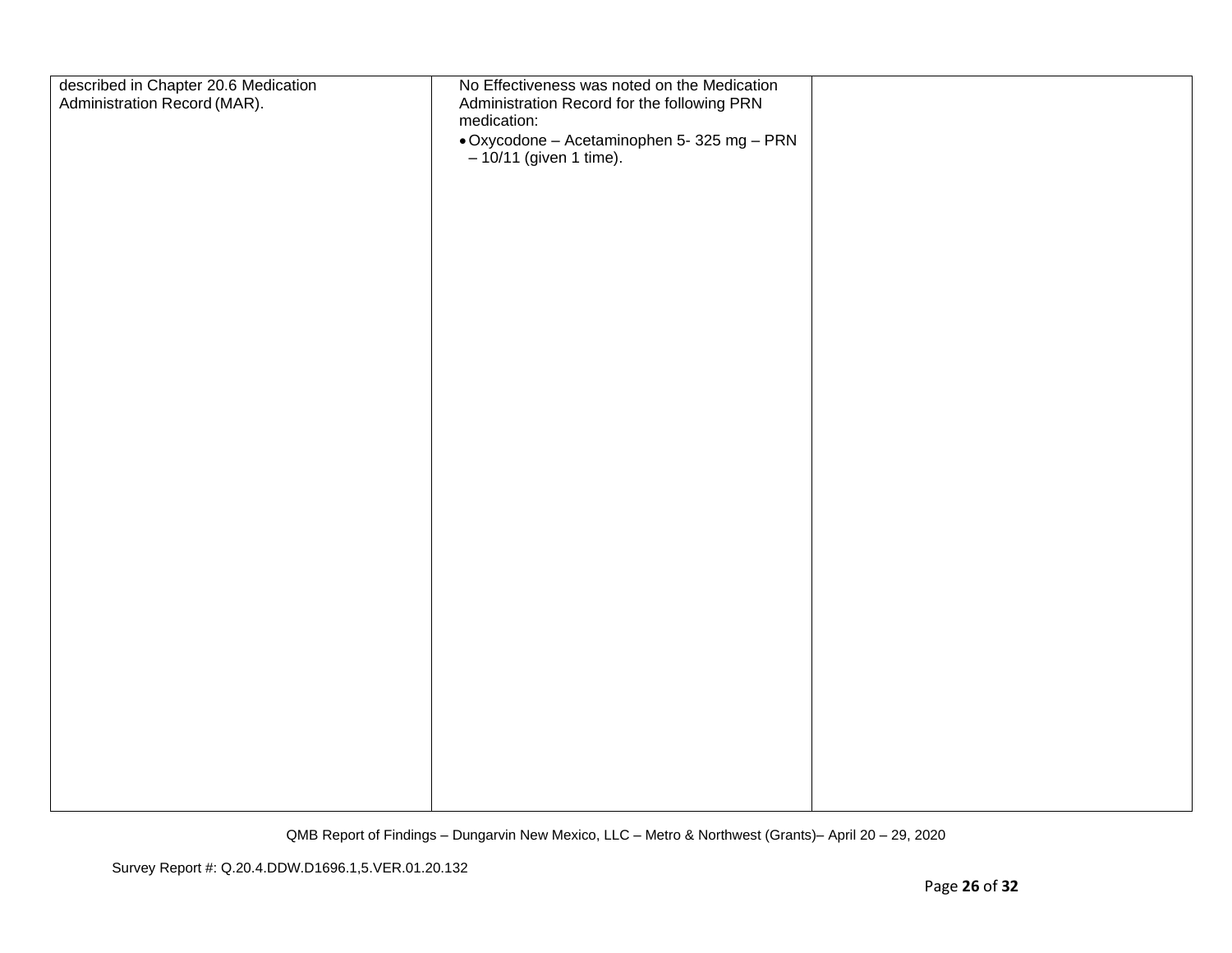| <b>Standard of Care</b>                                                           | <b>Routine Survey Deficiencies</b>                                                                                                                              | <b>Verification Survey New and Repeat Deficiencies</b> |  |  |
|-----------------------------------------------------------------------------------|-----------------------------------------------------------------------------------------------------------------------------------------------------------------|--------------------------------------------------------|--|--|
|                                                                                   | November 1-7, 2019                                                                                                                                              | April 20 - 29, 2020                                    |  |  |
|                                                                                   | Service Domain: Service Plans: ISP Implementation - Services are delivered in accordance with the service plan, including type, scope, amount, duration and     |                                                        |  |  |
| frequency specified in the service plan.                                          |                                                                                                                                                                 |                                                        |  |  |
| Tag #1A08 Administrative Case File (Other                                         | <b>Standard Level Deficiency</b>                                                                                                                                | <b>COMPLETE</b>                                        |  |  |
| <b>Required Documents)</b>                                                        |                                                                                                                                                                 |                                                        |  |  |
| Tag # 1A08.3 Administrative Case File:                                            | <b>Standard Level Deficiency</b>                                                                                                                                | <b>COMPLETE</b>                                        |  |  |
| <b>Individual Service Plan / ISP Components</b>                                   |                                                                                                                                                                 |                                                        |  |  |
| Tag #1A08.1 Administrative and Residential                                        | <b>Standard Level Deficiency</b>                                                                                                                                | <b>COMPLETE</b>                                        |  |  |
| <b>Case File: Progress Notes</b>                                                  |                                                                                                                                                                 |                                                        |  |  |
| Tag # IS04 Community Life Engagement                                              | <b>Standard Level Deficiency</b>                                                                                                                                | <b>COMPLETE</b>                                        |  |  |
| Tag #1A38 Living Care Arrangement /                                               | <b>Standard Level Deficiency</b>                                                                                                                                | <b>COMPLETE</b>                                        |  |  |
| <b>Community Inclusion Reporting Requirements</b>                                 |                                                                                                                                                                 |                                                        |  |  |
| Tag # IS12 Person Centered Assessment                                             | <b>Standard Level Deficiency</b>                                                                                                                                | <b>COMPLETE</b>                                        |  |  |
| (Community Inclusion)                                                             |                                                                                                                                                                 |                                                        |  |  |
| Tag # LS14 Residential Service Delivery Site                                      | <b>Condition of Participation Level Deficiency</b>                                                                                                              | <b>COMPLETE</b>                                        |  |  |
| <b>Case File (ISP and Healthcare Requirements)</b>                                |                                                                                                                                                                 |                                                        |  |  |
| Tag # LS14.1 Residential Service Delivery Site                                    | <b>Standard Level Deficiency</b>                                                                                                                                | <b>COMPLETE</b>                                        |  |  |
| <b>Case File (Other Req. Documentation)</b>                                       |                                                                                                                                                                 |                                                        |  |  |
|                                                                                   | Service Domain: Qualified Providers - The State monitors non-licensed/non-certified providers to assure adherence to waiver requirements. The State             |                                                        |  |  |
|                                                                                   | implements its policies and procedures for verifying that provider training is conducted in accordance with State requirements and the approved waiver.         |                                                        |  |  |
| Tag #1A20 Direct Support Personnel Training                                       | <b>Condition of Participation Level Deficiency</b>                                                                                                              | <b>COMPLETE</b>                                        |  |  |
| Tag #1A22 Agency Personnel Competency                                             | <b>Standard Level Deficiency</b>                                                                                                                                | <b>COMPLETE</b>                                        |  |  |
| Tag #1A25.1 Caregiver Criminal History                                            | <b>Condition of Participation Level Deficiency</b>                                                                                                              | <b>COMPLETE</b>                                        |  |  |
| <b>Screening</b>                                                                  |                                                                                                                                                                 |                                                        |  |  |
| Tag #1A26 and 1A26.1 Consolidated On-line                                         | <b>Standard Level Deficiency</b>                                                                                                                                | <b>COMPLETE</b>                                        |  |  |
| <b>Registry Employee Abuse Registry</b><br>Tag #1A37 Individual Specific Training | <b>Standard Level Deficiency</b>                                                                                                                                | <b>COMPLETE</b>                                        |  |  |
|                                                                                   |                                                                                                                                                                 | <b>COMPLETE</b>                                        |  |  |
| Tag #1A43.1 General Events Reporting:<br><b>Individual Reporting</b>              | <b>Standard Level Deficiency</b>                                                                                                                                |                                                        |  |  |
|                                                                                   | Service Domain: Health and Welfare - The state, on an ongoing basis, identifies, addresses and seeks to prevent occurrences of abuse, neglect and exploitation. |                                                        |  |  |
|                                                                                   | Individuals shall be afforded their basic human rights. The provider supports individuals to access needed healthcare services in a timely manner.              |                                                        |  |  |
| Tag #1A08.2 Administrative Case File:                                             | <b>Standard Level Deficiency</b>                                                                                                                                | <b>COMPLETE</b>                                        |  |  |
| <b>Healthcare Requirements &amp; Follow-up</b>                                    |                                                                                                                                                                 |                                                        |  |  |
| Tag #1A03 Continuous Quality Improvement                                          | <b>Standard Level Deficiency</b>                                                                                                                                | <b>COMPLETE</b>                                        |  |  |
| <b>System &amp; Key Performance Indicators (KPIs)</b>                             |                                                                                                                                                                 |                                                        |  |  |
| Tag #1A15.2 Administrative Case File:                                             | <b>Condition of Participation Level Deficiency</b>                                                                                                              | <b>COMPLETE</b>                                        |  |  |
| <b>Healthcare Documentation (Therap and Required</b>                              |                                                                                                                                                                 |                                                        |  |  |
| Plans)                                                                            |                                                                                                                                                                 |                                                        |  |  |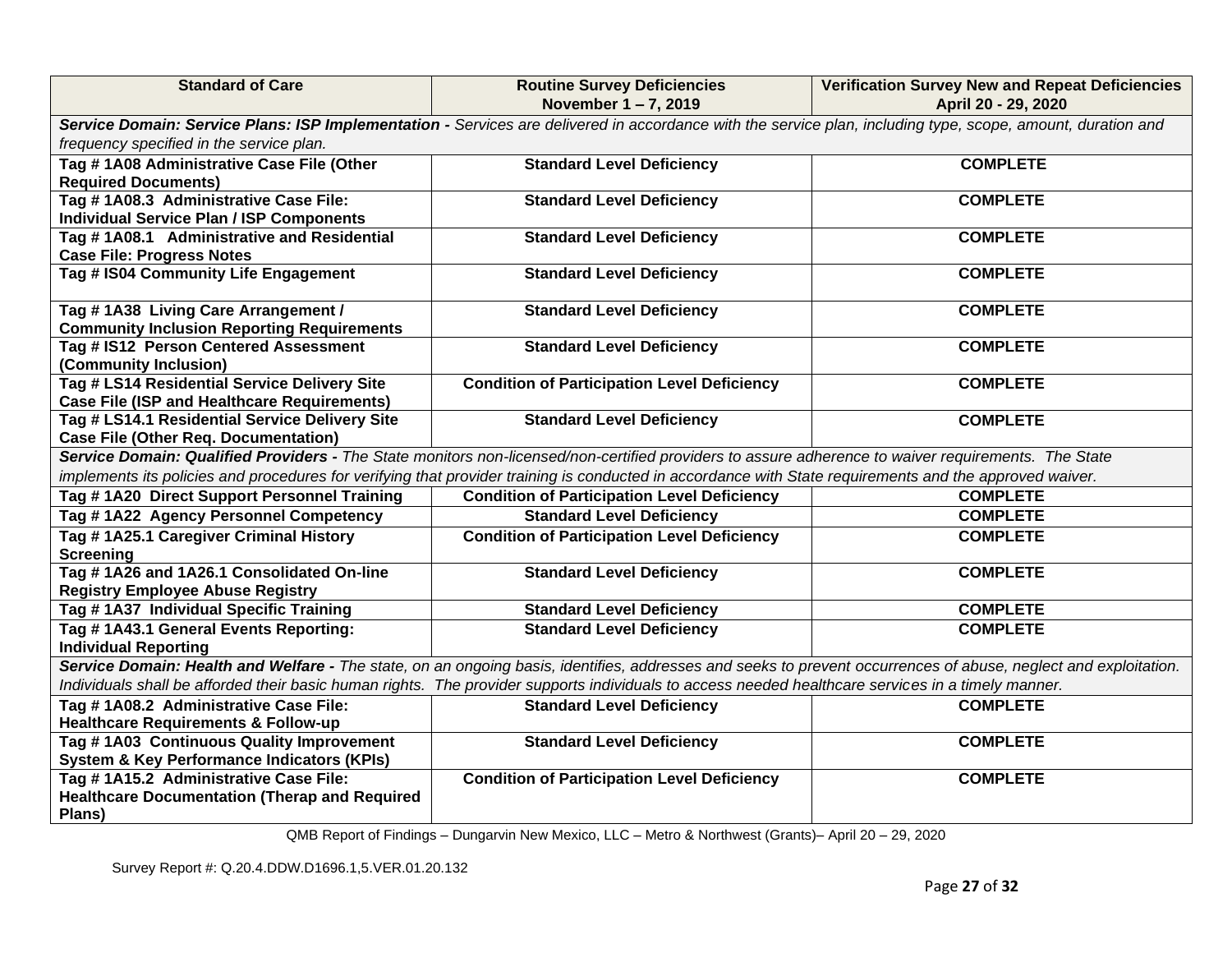| On-Site and/or IRs Not Reported by Provider                                                                                                           | <b>Standard Level Deficiency</b>                   | <b>COMPLETE</b> |
|-------------------------------------------------------------------------------------------------------------------------------------------------------|----------------------------------------------------|-----------------|
| Tag #1A31 Client Rights / Human Rights                                                                                                                | <b>Condition of Participation Level Deficiency</b> | <b>COMPLETE</b> |
| Tag #1A39 Assistive Technology and Adaptive<br>Equipment                                                                                              | <b>Standard Level Deficiency</b>                   | <b>COMPLETE</b> |
| Tag # LS25 Residential Health & Safety                                                                                                                | <b>Standard Level Deficiency</b>                   | <b>COMPLETE</b> |
| <b>(Supported Living / Family Living / Intensive</b>                                                                                                  |                                                    |                 |
| <b>Medical Living)</b>                                                                                                                                |                                                    |                 |
| Service Domain: Medicaid Billing/Reimbursement - State financial oversight exists to assure that claims are coded and paid for in accordance with the |                                                    |                 |
| reimbursement methodology specified in the approved waiver.                                                                                           |                                                    |                 |
| Tag # IS30 Customized Community Supports                                                                                                              | <b>Standard Level Deficiency</b>                   | <b>COMPLETE</b> |
| Reimbursement                                                                                                                                         |                                                    |                 |
| Tag # LS26 Supported Living Reimbursement                                                                                                             | <b>Standard Level Deficiency</b>                   | <b>COMPLETE</b> |
|                                                                                                                                                       |                                                    |                 |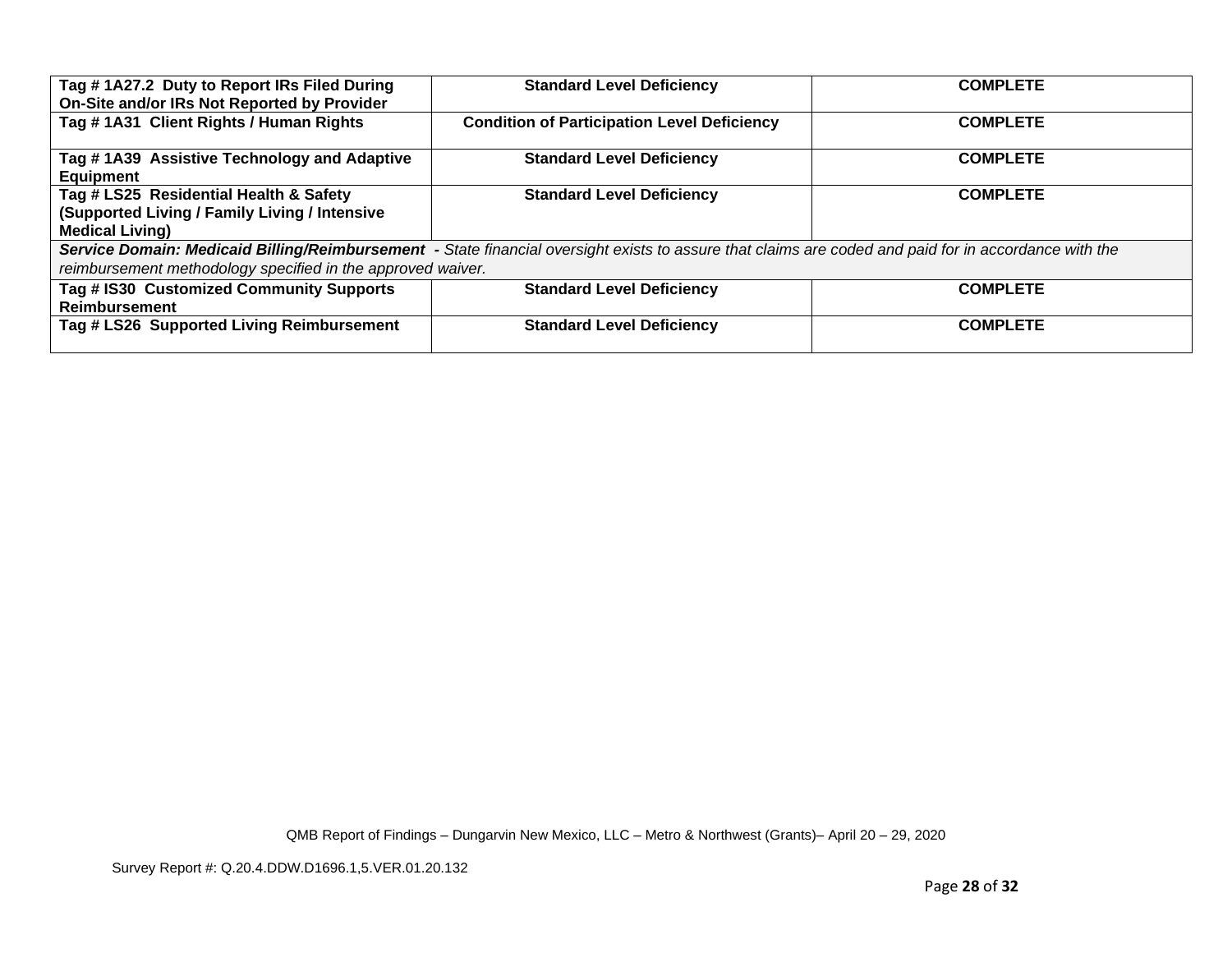|                                                                                                                              | Verification Survey Plan of Correction, On-going QA/QI and Responsible Party                                                                                                                                                                                                                                                    | <b>COMPLETION</b><br><b>DATE</b> |
|------------------------------------------------------------------------------------------------------------------------------|---------------------------------------------------------------------------------------------------------------------------------------------------------------------------------------------------------------------------------------------------------------------------------------------------------------------------------|----------------------------------|
| Tag # 1A32<br>Administrative Case File:<br>Individual Service Plan<br>Implementation                                         | Provider:<br>State your Plan of Correction for the deficiencies cited in this tag here (How is the deficiency going to<br>be corrected? This can be specific to each deficiency cited or if possible an overall correction?): $\rightarrow$                                                                                     |                                  |
|                                                                                                                              | <b>Provider:</b><br>Enter your ongoing Quality Assurance/Quality Improvement processes as it related to this tag<br>number here (What is going to be done? How many individuals is this going to affect? How often will this be<br>completed? Who is responsible? What steps will be taken if issues are found?): $\rightarrow$ |                                  |
| Tag #1A32.1<br>Administrative Case File:<br>Individual Service Plan<br>Implementation (Not<br><b>Completed at Frequency)</b> | Provider:<br>State your Plan of Correction for the deficiencies cited in this tag here (How is the deficiency going to<br>be corrected? This can be specific to each deficiency cited or if possible an overall correction?): $\rightarrow$                                                                                     |                                  |
|                                                                                                                              | <b>Provider:</b><br>Enter your ongoing Quality Assurance/Quality Improvement processes as it related to this tag<br>number here (What is going to be done? How many individuals is this going to affect? How often will this be<br>completed? Who is responsible? What steps will be taken if issues are found?): $\rightarrow$ |                                  |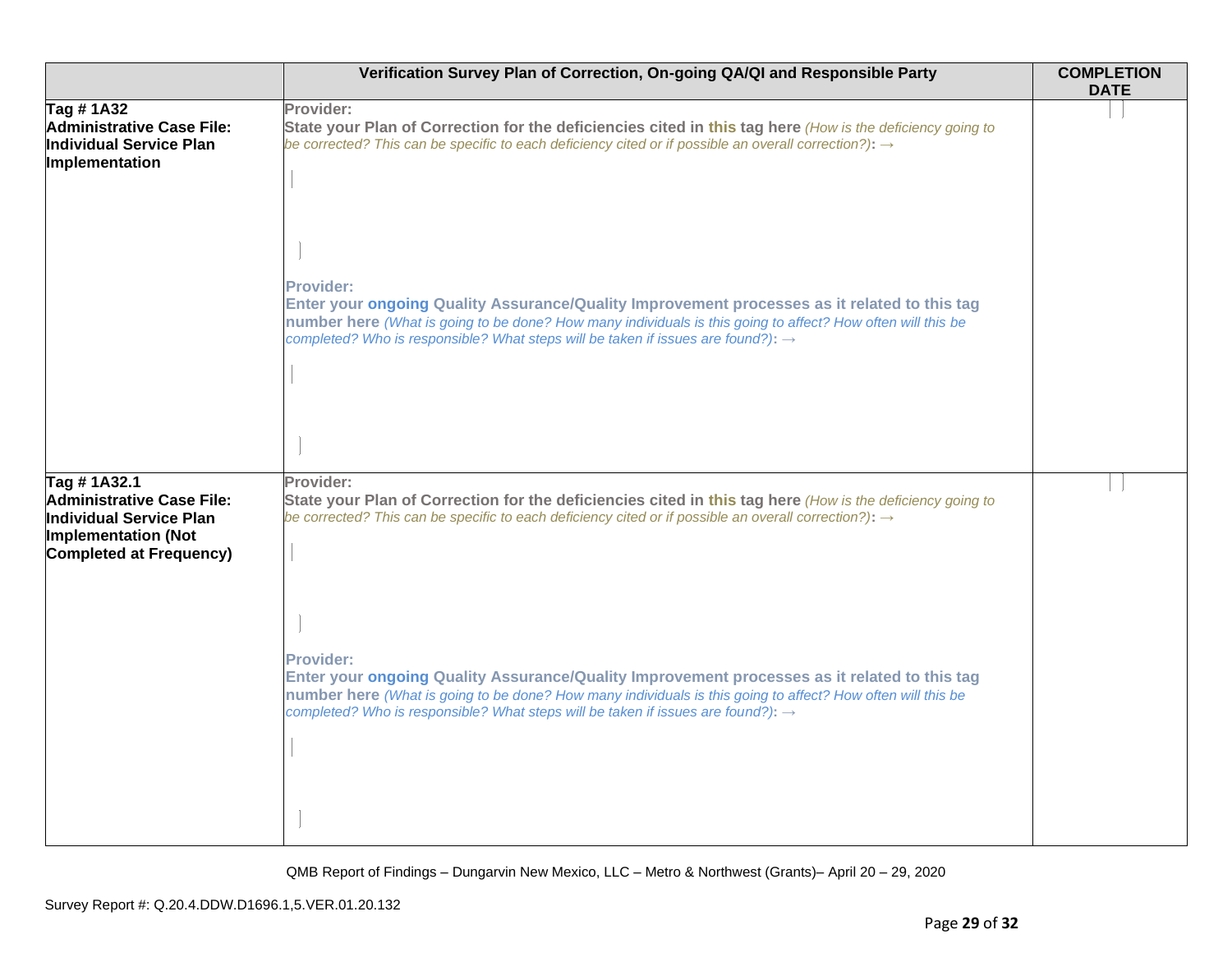| Tag #1A09<br><b>Medication Delivery Routine</b>                                   | Provider:<br>State your Plan of Correction for the deficiencies cited in this tag here (How is the deficiency going to                                                                                                                                                                                                          |  |
|-----------------------------------------------------------------------------------|---------------------------------------------------------------------------------------------------------------------------------------------------------------------------------------------------------------------------------------------------------------------------------------------------------------------------------|--|
| <b>Medication Administration</b>                                                  | be corrected? This can be specific to each deficiency cited or if possible an overall correction?): $\rightarrow$                                                                                                                                                                                                               |  |
|                                                                                   | Provider:<br>Enter your ongoing Quality Assurance/Quality Improvement processes as it related to this tag<br>number here (What is going to be done? How many individuals is this going to affect? How often will this be<br>completed? Who is responsible? What steps will be taken if issues are found?): →                    |  |
| Tag #1A09.1<br><b>Medication Delivery PRN</b><br><b>Medication Administration</b> | Provider:<br>State your Plan of Correction for the deficiencies cited in this tag here (How is the deficiency going to<br>be corrected? This can be specific to each deficiency cited or if possible an overall correction?): $\rightarrow$                                                                                     |  |
|                                                                                   | <b>Provider:</b><br>Enter your ongoing Quality Assurance/Quality Improvement processes as it related to this tag<br>number here (What is going to be done? How many individuals is this going to affect? How often will this be<br>completed? Who is responsible? What steps will be taken if issues are found?): $\rightarrow$ |  |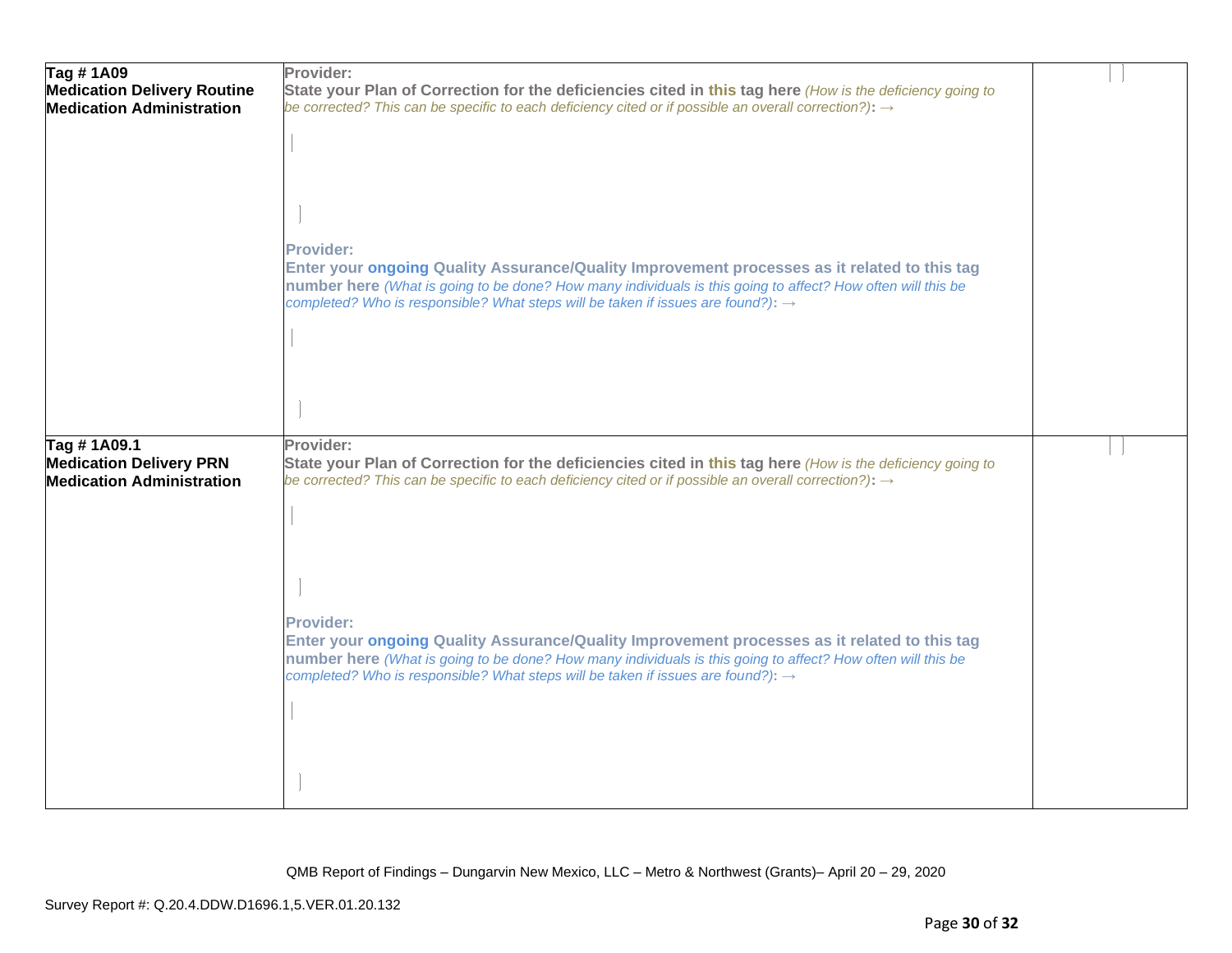MICHELLE LUJAN GRISHAM **GOVERNOR** 



KATHYLEEN M. KUNKEL **CABINET SECRETARY** 

Date: June 11, 2020

| To:<br>Provider:<br>Address:<br>State/Zip:                                     | Scott Good, State Director<br>Dungarvin New Mexico, LLC<br>2309 Renard Place SE, Suite 205<br>Albuquerque, New Mexico 87106                                                        |
|--------------------------------------------------------------------------------|------------------------------------------------------------------------------------------------------------------------------------------------------------------------------------|
| E-mail Address:                                                                | scgood@dungarvin.com<br>clopezbeck@dungarvin.com<br>kmarshall@dungarvin.com<br>bmyers@dungarvin.com                                                                                |
| Region:<br><b>Routine Survey:</b><br>Verification Survey:<br>Program Surveyed: | Metro & Northwest (Grants)<br>November $1 - 7$ , 2019<br>April 20 - 29, 2020<br>Developmental Disabilities Waiver                                                                  |
| Service Surveyed:                                                              | 2018: Supported Living, Family Living, Intensive Medical Living;<br>Customized In-Home Supports; Customized Community Supports,<br><b>Community Integrated Employment Services</b> |
| Survey Type:                                                                   | Verification                                                                                                                                                                       |

Dear Mr. Scott Good and Mrs. Crystal Lopez-Beck:

The Division of Health Improvement/Quality Management Bureau has received, reviewed and approved the supporting documents you submitted for your Plan of Correction. The documents you provided verified that all previously cited survey Deficiencies have been corrected.

# **The Plan of Correction process is now complete.**

# **Furthermore, your agency is now determined to be in Compliance with all Conditions of Participation.**

To maintain ongoing compliance with standards and regulations, continue to use the Quality Assurance (self-auditing) processes you described in your Plan of Correction.

Consistent use of these Quality Assurance processes will enable you to identify and promptly respond to problems, enhance your service delivery, and result in fewer deficiencies cited in future QMB surveys.

Thank you for your cooperation with the Plan of Correction process, for striving to come into compliance with standards and regulations, and for helping to provide the health, safety and personal growth of the people you serve.